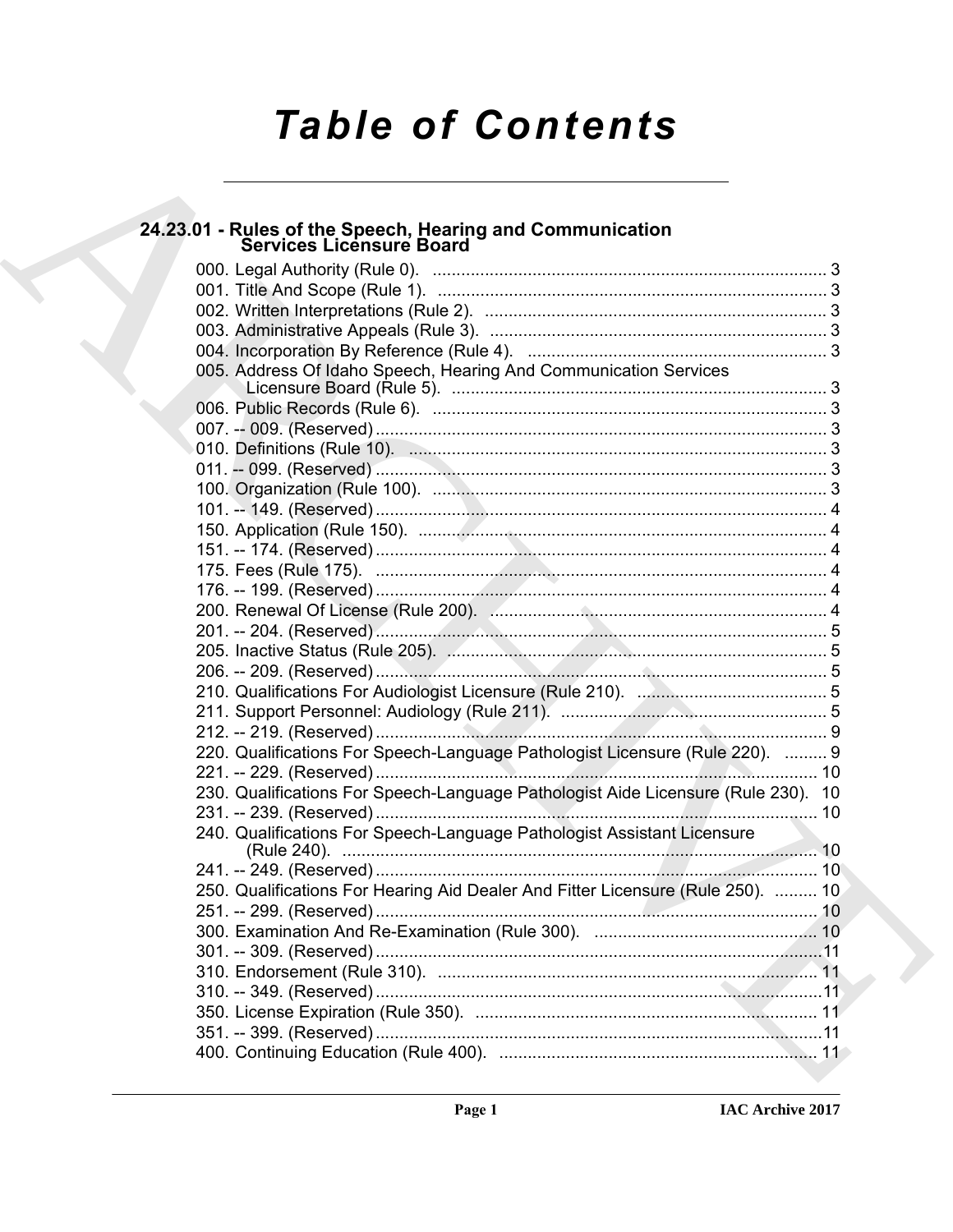# Table of Contents (cont'd)

| 450. Provisional Permit: Fitting And Dealing Hearing Aids (Rule 450).  12 |  |
|---------------------------------------------------------------------------|--|
|                                                                           |  |
|                                                                           |  |
|                                                                           |  |
|                                                                           |  |
|                                                                           |  |
|                                                                           |  |
|                                                                           |  |
|                                                                           |  |
|                                                                           |  |
|                                                                           |  |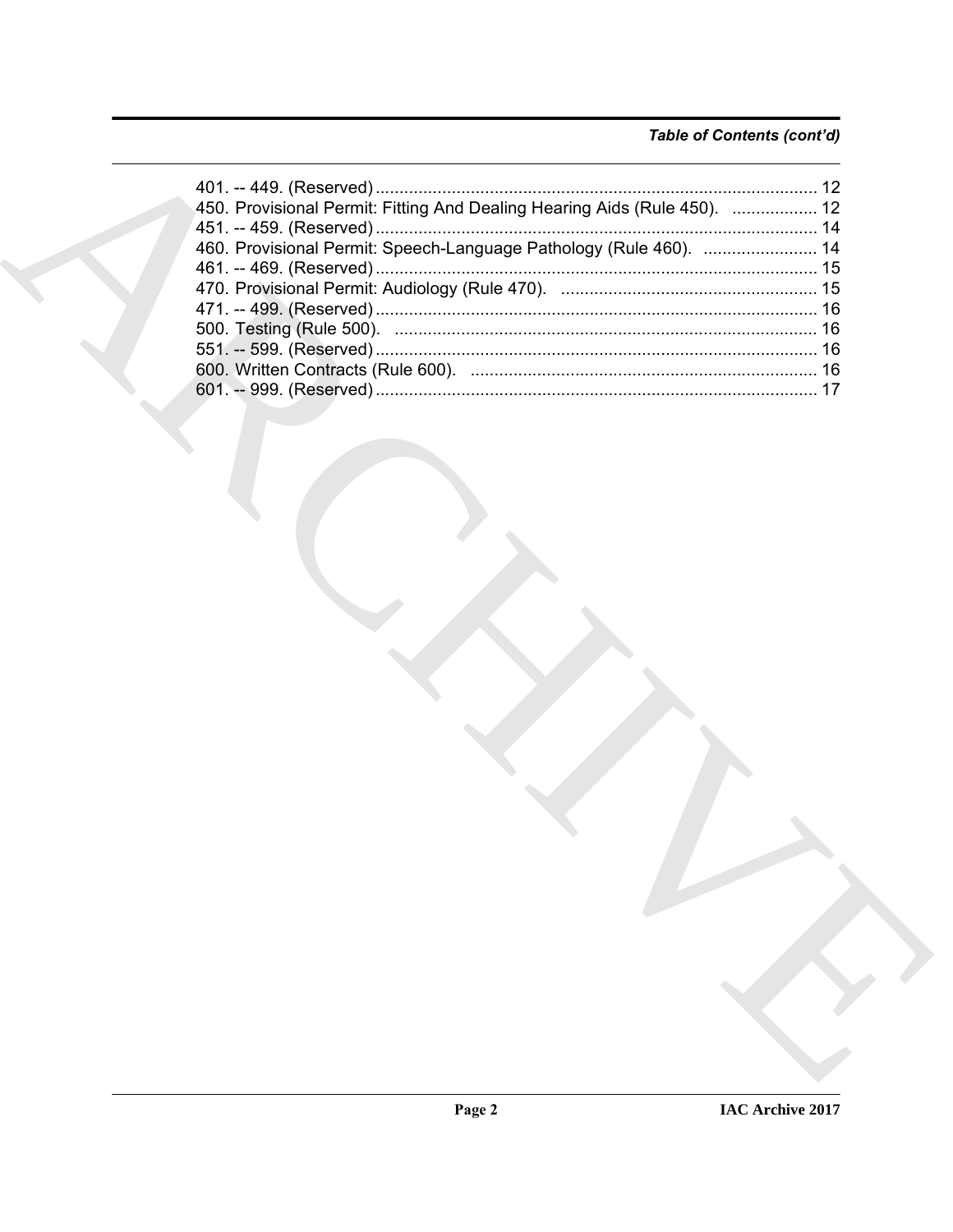#### **IDAPA 24 TITLE 23 CHAPTER 01**

### **24.23.01 - RULES OF THE SPEECH, HEARING AND COMMUNICATION SERVICES LICENSURE BOARD**

#### <span id="page-2-1"></span><span id="page-2-0"></span>**000. LEGAL AUTHORITY (RULE 0).**

These rules are hereby prescribed and established pursuant to the authority vested in the Speech, Hearing and Communication Services Licensure Board by the provisions of Section 54-2910. Idaho Code. (3-30-06) Communication Services Licensure Board by the provisions of Section 54-2910, Idaho Code.

#### <span id="page-2-2"></span>**001. TITLE AND SCOPE (RULE 1).**

These rules shall be cited as IDAPA 24.23.01, "Rules of the Speech, Hearing and Communication Services Licensure Board." (3-30-06)

#### <span id="page-2-3"></span>**002. WRITTEN INTERPRETATIONS (RULE 2).**

The Board may have written statements that pertain to the interpretation of the rules of this chapter. Such interpretations, if any, are available for public inspection and copying at cost in the main office of the Bureau of Occupational Licenses. (3-30-06)

#### <span id="page-2-4"></span>**003. ADMINISTRATIVE APPEALS (RULE 3).**

Administrative Appeals shall be governed by the Administrative Procedure Act, Title 67, Chapter 52, Idaho Code.

(3-30-06)

#### <span id="page-2-5"></span>**004. INCORPORATION BY REFERENCE (RULE 4).**

These rules do not incorporate by reference any document other than those sections of Idaho Code so referenced.

 $(3-30-06)$ 

#### <span id="page-2-6"></span>**005. ADDRESS OF IDAHO SPEECH, HEARING AND COMMUNICATION SERVICES LICENSURE BOARD (RULE 5).**

**24.23.01 - RULES OF T[H](http://www.ibol.idaho.gov)E STREMA PR[I](mailto:shs@ibol.idaho.gov)CIA OR COMMUNICATION**<br> **ARCHIVE SERVICES LIGENSIDE BOARD COMMUNICATION**<br> **ARCHIVE SERVICES LIGENSIDE BOARD COMMUNICATION**<br> **ARCHIVE SERVICES LIGENSIDE BOARD COMMUNICATION**<br> **ARCHIVE SERV** The office of the Idaho Speech, Hearing and Communication Services Licensure Board is located within the Bureau of Occupational Licenses, 700 W. State Street, Boise, Idaho 83702. The Bureau is open between the hours of 8:00 a.m. and 5:00 p.m. each day except Saturdays, Sundays and holidays. The telephone number of the Board is (208) 334-3233. The Board's fax number is (208) 334-3945. The Board's e-mail address is shs@ibol.idaho.gov. The Board's official website is http://www.ibol.idaho.gov. (3-29-10)

#### <span id="page-2-7"></span>**006. PUBLIC RECORDS (RULE 6).**

The records associated with the Speech, Hearing and Communication Services Licensure Board are subject to the provisions of the Idaho Public Records Act. Title 74, Chapter 1, Idaho Code. (3-30-06) provisions of the Idaho Public Records Act, Title 74, Chapter 1, Idaho Code.

### <span id="page-2-8"></span>**007. -- 009. (RESERVED)**

#### <span id="page-2-12"></span><span id="page-2-9"></span>**010. DEFINITIONS (RULE 10).**

<span id="page-2-14"></span>**01. Board**. The Speech, Hearing and Communication Services Licensure Board as prescribed in Section 54-2908, Idaho Code.

<span id="page-2-15"></span>**02.** Bureau. The Bureau of Occupational Licenses as prescribed in Sections 54-2903 and 67-2602, Idaho Code. (3-30-06) Idaho Code. (3-30-06)

<span id="page-2-13"></span>**03. Audiology Support Personnel**. Unlicensed natural persons who work under the direction and supervision of an audiologist who is licensed in accordance with Title 54, Chapter 29, Idaho Code, and is engaged in the practice of audiology. (3-24-17) the practice of audiology.

#### <span id="page-2-10"></span>**011. -- 099. (RESERVED)**

#### <span id="page-2-11"></span>**100. ORGANIZATION (RULE 100).**

<span id="page-2-17"></span><span id="page-2-16"></span>**01. Meetings**. The Board shall meet not less than twice annually and at other such times and places as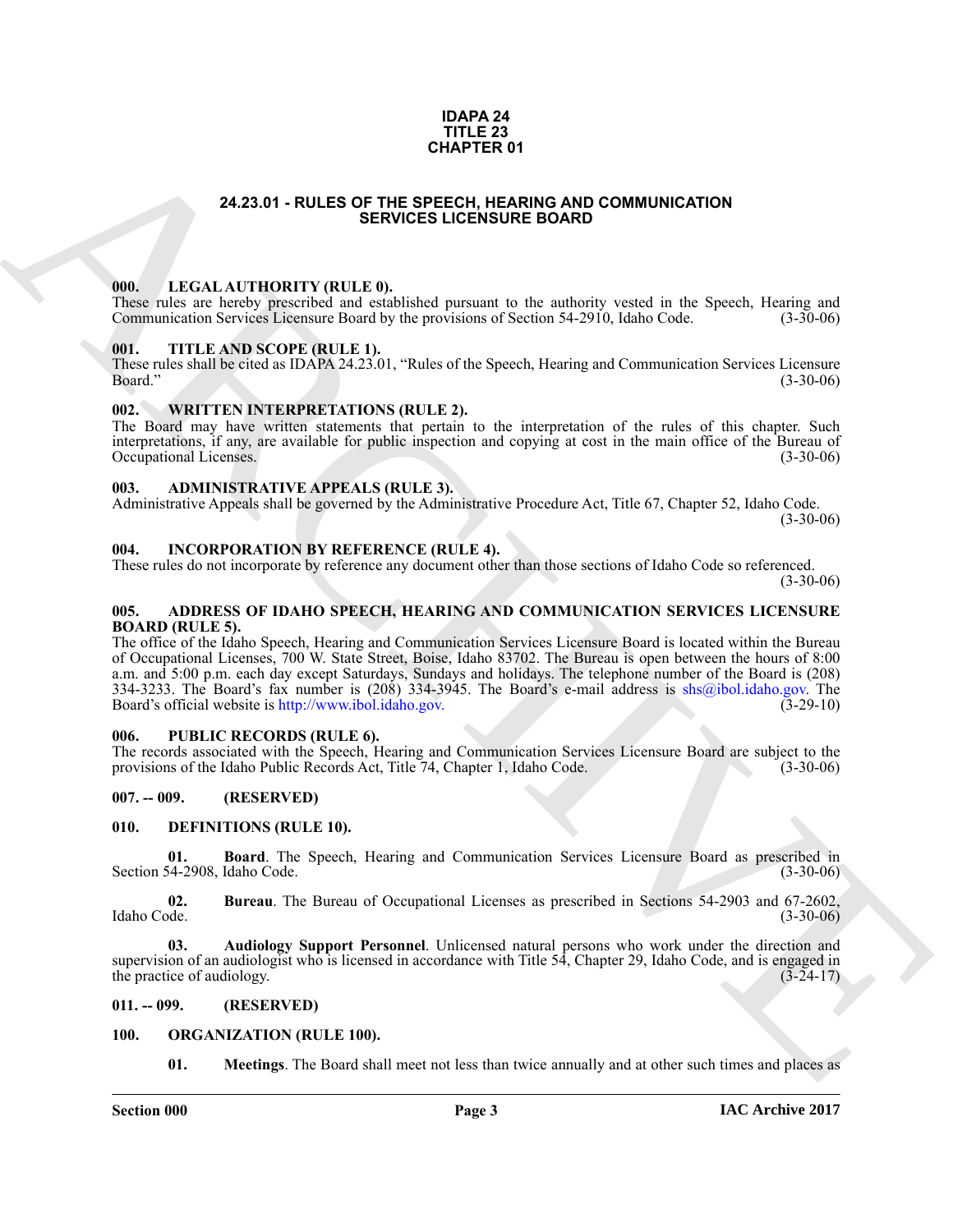designated by the Board or the Chairman of the Board. Special meetings may be held at the call of the Chairman, and all members shall be notified. (3-30-06) all members shall be notified.

**a.** All meetings shall be held in accordance with the Idaho Open Meeting Law, Sections 67-2340 through 67-2347, Idaho Code.

**Since the Contrainers of the Commute Contrainers of the Commute Contrainers and Commutes and School of the Commute Commute Contrainers and the Commute Commute Contrainers and the Commute Contrainers and the Commute Contr b.** Four (4) members of the Board shall constitute a quorum, provided at least one (1) board member of the relevant profession is present when any board action is taken that affects the profession, its licensees, or applicants. The Board may act by virtue of a majority vote of members present in which a quorum is present. The Chairman may vote only in the event of a tie vote. (7-17-14) Chairman may vote only in the event of a tie vote.

<span id="page-3-15"></span>**02.** Organization of the Board. At the first meeting of each fiscal year, the Board shall elect from its members a Chairman, who shall assume the duty of the office immediately upon such selection.  $(3-30-06)$ 

**a.** The Chairman shall when present, preside at all meetings, appoint with the consent of the Board, all committees, and shall otherwise perform all duties pertaining to the office of Chairman. The Chairman shall be an ex-<br>officio member of all committees. (3-30-06) officio member of all committees.

**b.** The Chief of the Bureau shall act as an agent of the Board and shall be the official keeper of all records of the Board. The Bureau shall provide such services as may be authorized by Chapter 26, Title  $67$ , Idaho Code, and as defined under contract between the Bureau and the Board. (3-30-06) Code, and as defined under contract between the Bureau and the Board.

# <span id="page-3-0"></span>**101. -- 149. (RESERVED)**

### <span id="page-3-6"></span><span id="page-3-1"></span>**150. APPLICATION (RULE 150).**

Each applicant for a license shall submit a complete application on application forms approved by the Board together with the required fee(s). The applicant must provide or facilitate the provision of any supplemental third party documents that may be required. The Board will review only those applications deemed complete. (3-30-06) documents that may be required. The Board will review only those applications deemed complete.

# <span id="page-3-2"></span>**151. -- 174. (RESERVED)**

#### <span id="page-3-7"></span><span id="page-3-3"></span>**175. FEES (RULE 175).**

| _______<br>Applications should not be filed unless the applicant can meet all requirements. | $(3-30-06)$ |
|---------------------------------------------------------------------------------------------|-------------|
|                                                                                             |             |

<span id="page-3-12"></span><span id="page-3-11"></span><span id="page-3-10"></span>**01.** Application Fee. Application Fee - Thirty dollars (\$30). (3-30-06)

**02. Original License Fee**. The original license fee is seventy dollars (\$70) to be accompanied by the dapplication. (3-24-17) completed application.

**03. Examination/Reexamination Fee**. Examination fee shall be that charged by the examination provider plus an administration fee of fifty dollars (\$50) when the examination is administered by the Board. (3-30-06)

<span id="page-3-13"></span><span id="page-3-8"></span>

| 04.   | <b>Provisional Permit.</b> Provisional permit fee is one hundred dollars (\$100). | $(3-30-06)$ |
|-------|-----------------------------------------------------------------------------------|-------------|
| - 05. | Annual Renewal Fee. Annual renewal fee is one hundred dollars (\$100).            | $(3-24-17)$ |

<span id="page-3-14"></span><span id="page-3-9"></span>**06. Annual Renewal Fee for Inactive License**. Annual renewal fee is sixty-five dollars (\$65).

 $(3-27-13)$ 

**07. Refund of Fees**. No refund of fees shall be made to any person who has paid such fees for on or reinstatement of a license or examination fees for unexcused applicants. (3-29-10) application or reinstatement of a license or examination fees for unexcused applicants.

# <span id="page-3-4"></span>**176. -- 199. (RESERVED)**

# <span id="page-3-5"></span>**200. RENEWAL OF LICENSE (RULE 200).**

<span id="page-3-17"></span><span id="page-3-16"></span>**01. Expiration Date**. All licenses expire and must be renewed annually on forms approved by the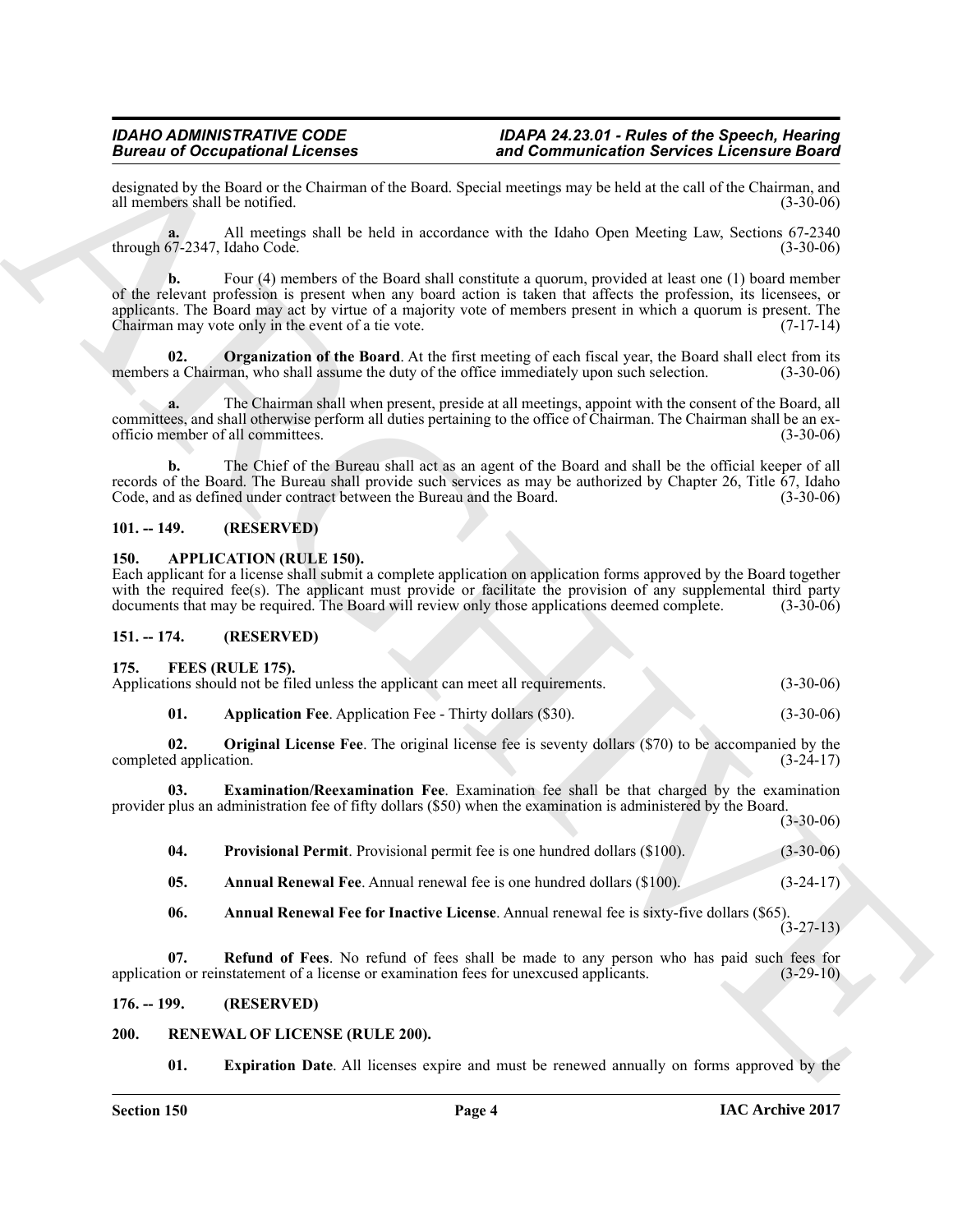Board on the birth date of an individual licensee in accordance with Section 67-2614, Idaho Code. Licenses not so renewed will be canceled in accordance with Section 67-2614. Idaho Code. (3-30-06) renewed will be canceled in accordance with Section 67-2614, Idaho Code.

<span id="page-4-12"></span>**02. Reinstatement**. Any license canceled for failure to renew may be reinstated in accordance with Section 67-2614, Idaho Code, and the applicant must submit proof of having obtained the required continuing education in the twelve  $(12)$  months prior to reinstatement.  $(3-29-10)$ education in the twelve  $(12)$  months prior to reinstatement.

# <span id="page-4-0"></span>**201. -- 204. (RESERVED)**

# <span id="page-4-5"></span><span id="page-4-1"></span>**205. INACTIVE STATUS (RULE 205).**

**01.** Request for Inactive Status. Each person requesting an inactive status during the renewal of their renewal of their renewal submit a written request and pay the established fee.  $(3-27-13)$ active license must submit a written request and pay the established fee.

<span id="page-4-7"></span><span id="page-4-6"></span>**02. Inactive License Status**. (3-27-13)

**a.** All continuing education requirements will be waived for any year or portion thereof that a licensee s an inactive license and is not actively practicing or supervising in Idaho.  $(3-27-13)$ maintains an inactive license and is not actively practicing or supervising in Idaho.

**b.** Inactive license renewal notices and licenses will be marked "Inactive." (3-27-13)

Brainward Coccapation in The term is a complaint with the state of the minimization Services Licensin's device and the state of the state of the state of the state of the state of the state of the state of the state of th **c.** When the licensee desires active status, the licensee must show acceptable fulfillment of continuing education requirements for the previous twelve (12) months and submit a fee equivalent to the difference between the inactive and active renewal fee. (3-27-13) inactive and active renewal fee.

**d.** Licensees shall not practice or supervise in Idaho as an Audiologist, Speech-Language Pathologist, Speech-Language Pathologist Aide, Speech-Language Pathologist Assistant, or Hearing Aid Dealer and Fitter while<br>
(3-27-13) on inactive status.

# <span id="page-4-2"></span>**206. -- 209. (RESERVED)**

# <span id="page-4-8"></span><span id="page-4-3"></span>**210. QUALIFICATIONS FOR AUDIOLOGIST LICENSURE (RULE 210).**

All applicants for licensure as an audiologist must comply with the following education, experience, and examination requirements in addition to completion of an application as set forth in Section 150: (4-2-08)

<span id="page-4-11"></span>**01. Graduate Program Requirement**. A master's or doctoral degree with emphasis in audiology or not less than seventy-five (75) semester credit hours of post-baccalaureate study that culminates in a doctoral degree from a nationally accredited school for audiology. (4-2-08)

<span id="page-4-9"></span>**02. Examination**. Pass an examination given by PRAXIS or other examination as may be approved by the Board. (4-2-08) the Board.  $(4-2-08)$ 

**03.** Experience. Meet the supervised academic clinical practicum and supervised postgraduate ce approved by the Board. (4-2-08) experience approved by the Board.

# <span id="page-4-4"></span>**211. SUPPORT PERSONNEL: AUDIOLOGY (RULE 211).**

#### <span id="page-4-14"></span><span id="page-4-13"></span><span id="page-4-10"></span>**01. Supervising Audiologist – Responsibilities – Restrictions**. (3-24-17)

**a.** The supervising audiologist, a person licensed to practice audiology under Title 54, Chapter 29, Idaho Code, is responsible for everything audiology support personnel do or fail to do while performing their duties under the supervising audiologist's supervision. (3-24-17)

**b.** Responsibilities of the supervising audiologist include, but are not limited to: (3-24-17)

i. Hiring, training, assessing the competency, and evaluating the performance of audiology support (3-24-17) (3-24-17) personnel. (3-24-17)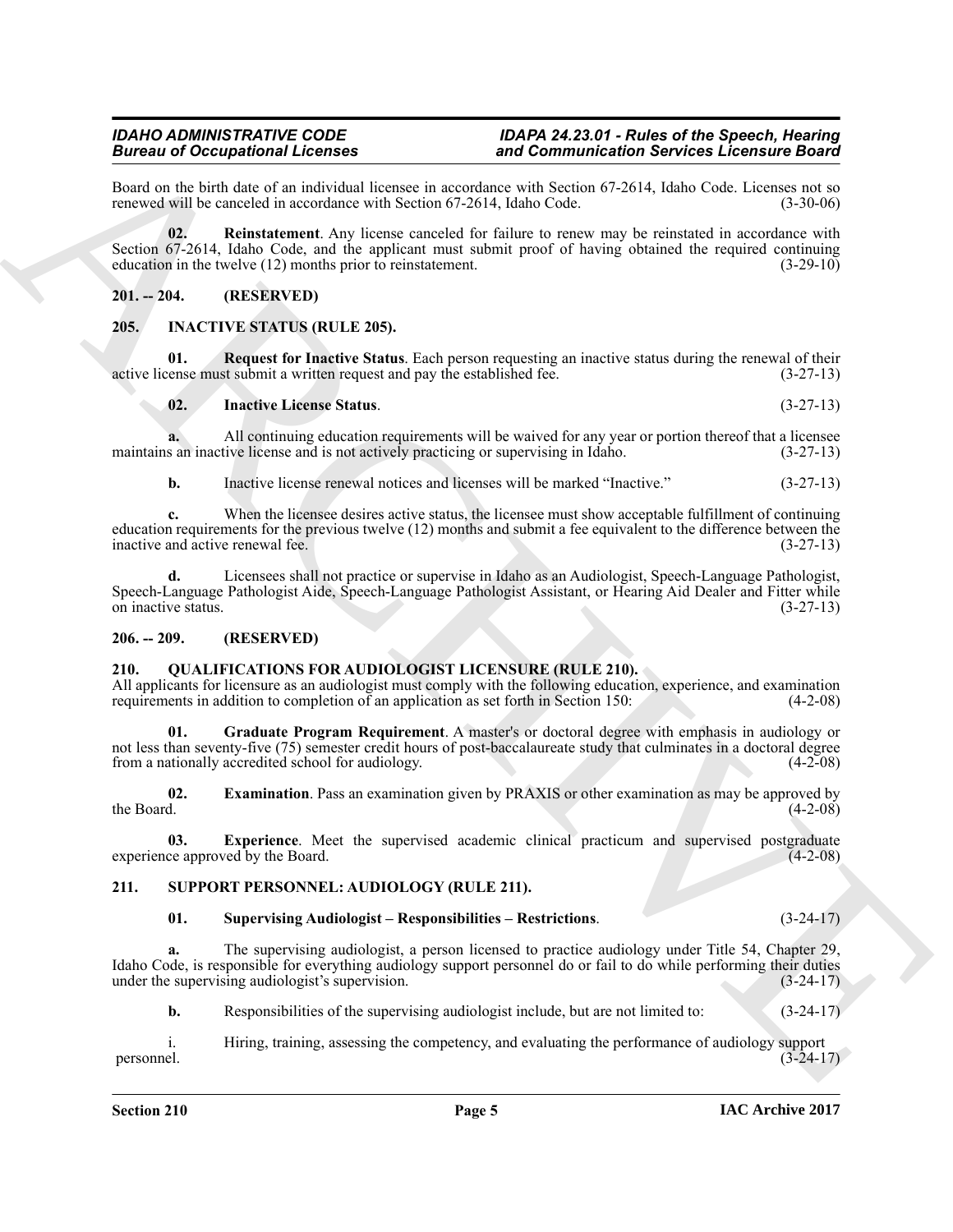#### <span id="page-5-0"></span>**02. Audiology Support Personnel – Roles – Restrictions**. (3-24-17)

|                     | <b>Bureau of Occupational Licenses</b>                     | and Communication Services Licensure Board                                                                                                                                                                                                                                                                                                                                                                                                                                                                                                                                                          |             |
|---------------------|------------------------------------------------------------|-----------------------------------------------------------------------------------------------------------------------------------------------------------------------------------------------------------------------------------------------------------------------------------------------------------------------------------------------------------------------------------------------------------------------------------------------------------------------------------------------------------------------------------------------------------------------------------------------------|-------------|
| 11.                 | administrators or other managers.                          | Approving or disapproving all orders and directives concerning audiology tasks issued by                                                                                                                                                                                                                                                                                                                                                                                                                                                                                                            | $(3-24-17)$ |
| 111.<br>plans.      |                                                            | Assigning audiology tasks to audiology support personnel and supervising the performance of<br>those tasks. Assigned tasks must not exceed the knowledge and skills of audiology support personnel nor require the<br>exercise of professional judgment, interpretation of test results, or the development or modification of treatment                                                                                                                                                                                                                                                            | $(3-24-17)$ |
| iv.                 |                                                            | Assessing the abilities of audiology support personnel to perform assigned audiology tasks.                                                                                                                                                                                                                                                                                                                                                                                                                                                                                                         | $(3-24-17)$ |
| V.                  |                                                            | Providing feedback to audiology support personnel to facilitate improved job performance.                                                                                                                                                                                                                                                                                                                                                                                                                                                                                                           | $(3-24-17)$ |
|                     |                                                            | The number of audiology support personnel that an audiologist may supervise at any one time must<br>be consistent with the delivery of appropriate, quality service, and Title 54, Chapter 29, Idaho Code.                                                                                                                                                                                                                                                                                                                                                                                          | $(3-24-17)$ |
| d.                  |                                                            | An audiologist must supervise audiology support personnel in the following manner:                                                                                                                                                                                                                                                                                                                                                                                                                                                                                                                  | $(3-24-17)$ |
|                     |                                                            | A supervising audiologist must directly supervise audiology support personnel no less than one (1)<br>time for every five $(5)$ times that support personnel provide audiology services to a patient (twenty percent $(20\%)$ ).<br>Direct supervision requires in-view real-time observation and guidance while an assigned activity is performed. This<br>requirement can be met when the supervisor is providing supervision from a distant site using two-way video and<br>audio transmission. The supervising audiologist will document and retain a record of all direct supervision periods. | $(3-24-17)$ |
| 11.                 |                                                            | When not providing direct supervision, the supervising audiologist must provide direction and<br>supervision to audiology support personnel while support personnel are providing audiology services to a patient by<br>making themselves accessible to the support personnel by telephone, video conferencing or in person.                                                                                                                                                                                                                                                                        | $(3-24-17)$ |
| 02.                 | <b>Audiology Support Personnel - Roles - Restrictions.</b> |                                                                                                                                                                                                                                                                                                                                                                                                                                                                                                                                                                                                     | $(3-24-17)$ |
| a.<br>work setting. |                                                            | Audiology support personnel perform only tasks that are planned, delegated, and supervised by the<br>supervising audiologist. Duties and responsibilities are assigned based on training, available supervision, and specific                                                                                                                                                                                                                                                                                                                                                                       | $(3-24-17)$ |
| b.                  |                                                            | Authorized audiology support personnel tasks include but are not limited to the following:                                                                                                                                                                                                                                                                                                                                                                                                                                                                                                          | $(3-24-17)$ |
| i.                  | Greet and escort patients.                                 |                                                                                                                                                                                                                                                                                                                                                                                                                                                                                                                                                                                                     | $(3-24-17)$ |
| ii.                 | Schedule patients.                                         |                                                                                                                                                                                                                                                                                                                                                                                                                                                                                                                                                                                                     | $(3-24-17)$ |
| iii.                |                                                            | Package and dispatch by mail ear-mold orders, devices for repair, and manufacturer/lab returns.                                                                                                                                                                                                                                                                                                                                                                                                                                                                                                     | $(3-24-17)$ |
| iv.                 | Maintain an inventory of supplies.                         |                                                                                                                                                                                                                                                                                                                                                                                                                                                                                                                                                                                                     | $(3-24-17)$ |
| V.                  | Check equipment for functionality.                         |                                                                                                                                                                                                                                                                                                                                                                                                                                                                                                                                                                                                     | $(3-24-17)$ |
| vi.                 | Test hearing aids and other amplification devices.         |                                                                                                                                                                                                                                                                                                                                                                                                                                                                                                                                                                                                     | $(3-24-17)$ |
| vii.                |                                                            | Troubleshoot and perform minor repairs to hearing aids, ear molds, and other amplification                                                                                                                                                                                                                                                                                                                                                                                                                                                                                                          | $(3-24-17)$ |
| devices.            |                                                            |                                                                                                                                                                                                                                                                                                                                                                                                                                                                                                                                                                                                     |             |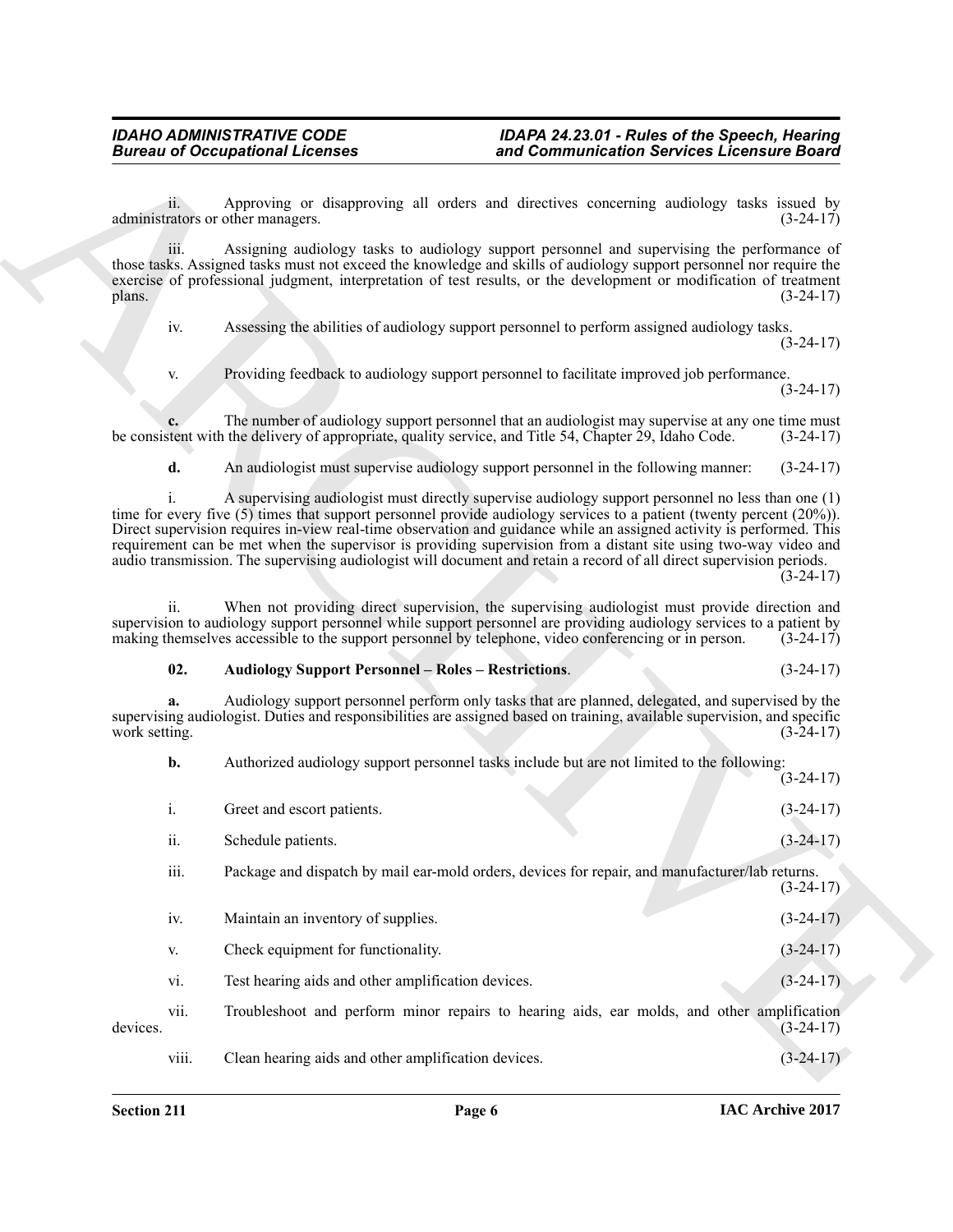|                        | <b>Bureau of Occupational Licenses</b>                                                                                                   | and Communication Services Licensure Board |
|------------------------|------------------------------------------------------------------------------------------------------------------------------------------|--------------------------------------------|
| ix.                    | Perform electroacoustic analysis of hearing aids and other amplification devices.                                                        | $(3-24-17)$                                |
| X.                     | Instruct patients in the proper use and care of hearing aids and other amplification devices.                                            | $(3-24-17)$                                |
| xi.                    | Demonstrate how to use alerting and assistive listening devices.                                                                         | $(3-24-17)$                                |
| xii.                   | Instruct patients on how to perform proper ear hygiene.                                                                                  | $(3-24-17)$                                |
| xiii.                  | Assist audiologist in treatment programs.                                                                                                | $(3-24-17)$                                |
| xiv.                   | Assist audiologist with setup and technical tasks.                                                                                       | $(3-24-17)$                                |
| XV.                    | Prepare materials for ear impressions.                                                                                                   | $(3-24-17)$                                |
| XVI.                   | Maintain and restock testing and treatment rooms.                                                                                        | $(3-24-17)$                                |
| xvii.                  | Perform equipment maintenance and biological checks.                                                                                     | $(3-24-17)$                                |
| xviii.                 | Conduct hearing and tympanic screening on children and adults without interpretation.                                                    | $(3-24-17)$                                |
| xix.                   | Conduct otoacoustic emission screening.                                                                                                  | $(3-24-17)$                                |
| XX.                    | Perform non-diagnostic otoscopy.                                                                                                         | $(3-24-17)$                                |
| xxi.                   | Perform pure-tone audiological reassessment on established patients.                                                                     | $(3-24-17)$                                |
| xxii.                  | Prepare patients for vidoenystagmography/electronystagmography or evoked testing.                                                        | $(3-24-17)$                                |
| xxiii.                 | Assist audiologists to test the hearing of pediatric patients.                                                                           | $(3-24-17)$                                |
| xxiv.                  | Perform universal newborn hearing screening tests.                                                                                       | $(3-24-17)$                                |
| XXV.                   | Perform infection control duties with the clinic/service.                                                                                | $(3-24-17)$                                |
| xxvi.                  | Assist patients in recording their case history and completing other relevant forms.                                                     | $(3-24-17)$                                |
| xxvii.<br>and repairs. | Communicate with hearing instrument manufacturers and suppliers regarding the status of orders                                           | $(3-24-17)$                                |
|                        | xxviii. Facilitate the exchange of information between audiologist and patient when differences in<br>languages or culture are an issue. | $(3 - 24 - 1)$                             |
| xxix.                  | Assist in clinical research.                                                                                                             | $(3-24-17)$                                |
| c.                     | Audiology support personnel are prohibited from performing the following:                                                                | $(3-24-17)$                                |
| i.                     | Any task prohibited by state or federal law.                                                                                             | $(3-24-17)$                                |
| ii.                    | Any task not expressly approved by the supervising audiologist.                                                                          | $(3-24-17)$                                |
| iii.<br>procedures.    | Interpreting observations or data into diagnostic statements of clinical management strategies or                                        | $(3-24-17)$                                |
| iv.                    | Determining case selection.                                                                                                              | $(3-24-17)$                                |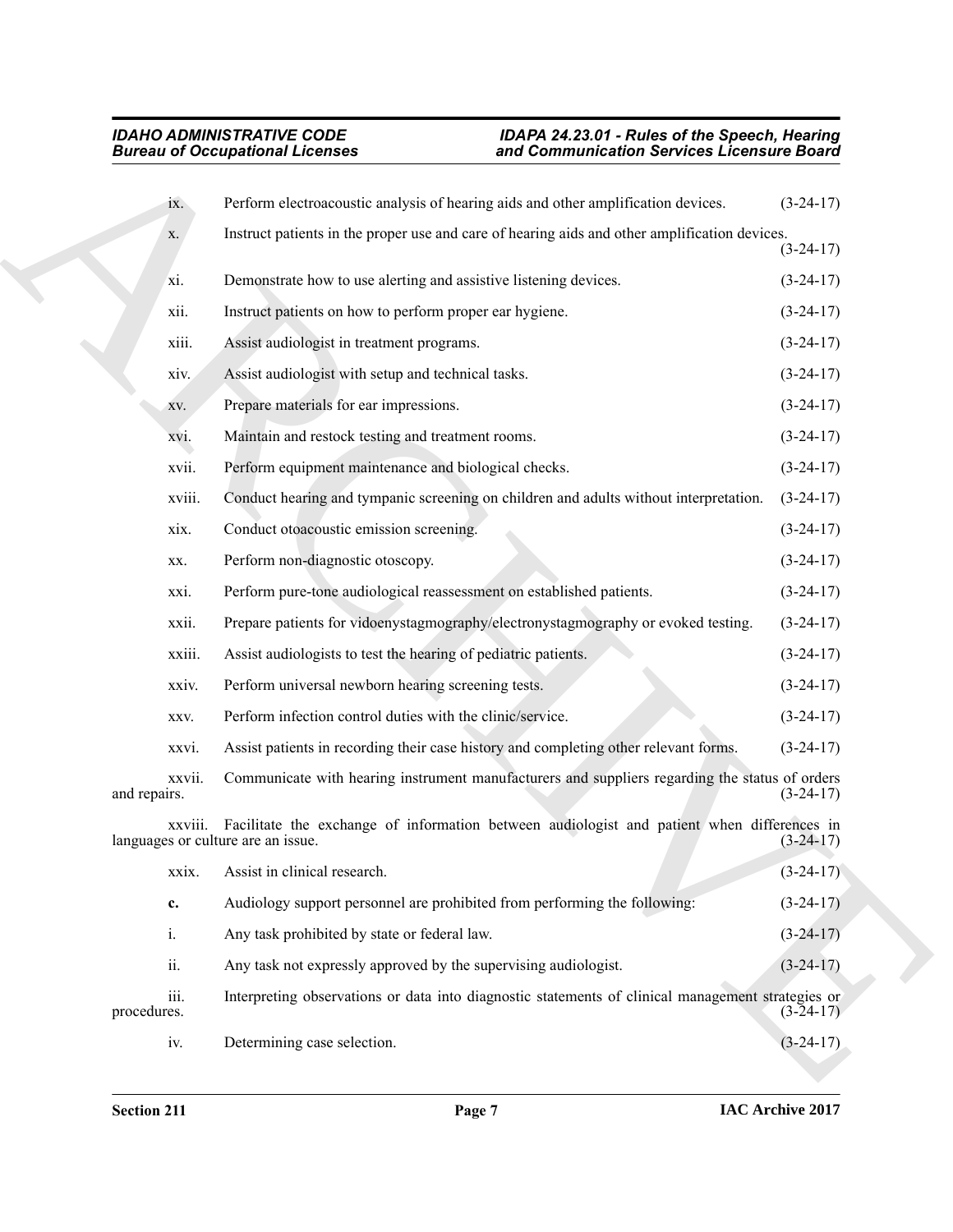#### <span id="page-7-0"></span>**03. Audiology Support Personnel Certified by the Council for Accreditation in Occupational Hearing Conservation (CAOHC) – Roles – Restrictions.**

|                       |                | <b>Bureau of Occupational Licenses</b>                                                                                                                                                                                                                                    | and Communication Services Licensure Board |             |
|-----------------------|----------------|---------------------------------------------------------------------------------------------------------------------------------------------------------------------------------------------------------------------------------------------------------------------------|--------------------------------------------|-------------|
|                       |                | Transmitting clinical information, either verbally or in writing, to anyone without the approval of<br>the supervising audiologist.                                                                                                                                       |                                            | $(3-24-17)$ |
| the client's records. | V1.            | Composing clinical reports except for progress notes to be reviewed by the audiologist and held in                                                                                                                                                                        |                                            | $(3-24-17)$ |
|                       | vii.           | Referring a patient/client to other professionals or agencies.                                                                                                                                                                                                            |                                            | $(3-24-17)$ |
|                       | viii.          | Referring to self or using in connection with audiology support person's name, any title other than<br>one determined by the supervising audiologist that is consistent with state and federal law.                                                                       |                                            | $(3-24-17)$ |
|                       | ix.            | Signing any formal documents (e.g. treatment plans, reimbursement forms, or reports).                                                                                                                                                                                     |                                            | $(3-24-17)$ |
|                       | X.             | Discharging a patient/client from services.                                                                                                                                                                                                                               |                                            | $(3-24-17)$ |
|                       | X1             | Communicating with a patient/client's family or others regarding any aspect of the patient/client's<br>status or services without the specific consent of the supervising audiologist.                                                                                    |                                            | $(3-24-17)$ |
|                       | 03.            | Audiology Support Personnel Certified by the Council for Accreditation in Occupational<br>Hearing Conservation (CAOHC) – Roles – Restrictions.                                                                                                                            |                                            | $(3-24-17)$ |
|                       | a.             | Audiology support Personnel who are certified by the CAOHC as a Certified Occupational Hearing<br>Conservationist (COHC) may perform the following tasks under the supervision of a licensed audiologist in addition<br>to those tasks set forth in Subsection 211.02.b.: |                                            | $(3-24-17)$ |
|                       | $\mathbf{i}$ . | Check and calibrate audiometric instrumentation. [see Rule 211.02.b.v. and vi.]                                                                                                                                                                                           |                                            | $(3-24-17)$ |
|                       | ii.            | Conduct otoscopic screening and pure-tone threshold testing.                                                                                                                                                                                                              |                                            | $(3-24-17)$ |
|                       | iii.           | Counsel employees about test results and the criteria for employee referral.                                                                                                                                                                                              |                                            | $(3-24-17)$ |
|                       | iv.            | Fit employees and train them on personal hearing protection devices.                                                                                                                                                                                                      |                                            | $(3-24-17)$ |
|                       | V.             | Fit hearing protection devices for testing.                                                                                                                                                                                                                               |                                            | $(3-24-17)$ |
|                       | vi.            | Assist CAOHC course directors in the conduct of training.                                                                                                                                                                                                                 |                                            | $(3-24-17)$ |
|                       | vii.           | Educate, train, and motivate employees to conserve their hearing.                                                                                                                                                                                                         |                                            | $(3-24-17)$ |
|                       | viii.          | Maintain business and medical records.                                                                                                                                                                                                                                    |                                            | $(3-24-17)$ |
|                       | ix.            | Generate periodic hearing conservation statistical reports.                                                                                                                                                                                                               |                                            | $(3-24-17)$ |
|                       | b.             | In addition to being prohibited from performing the tasks listed in Subsection 211.02.c., CAOHC's<br>are also prohibited from performing the following tasks:                                                                                                             |                                            | $(3-24-17)$ |
| conservation program. | $\mathbf{1}$ . | Assuming the role of a professional supervisor of the audiometric monitoring portion of a hearing                                                                                                                                                                         |                                            | $(3-24-17)$ |
|                       | ii.            | Assuming the role of instructor of other occupation hearing conservationists.                                                                                                                                                                                             |                                            | $(3-24-17)$ |
|                       | iii.           | Interpreting audiograms.                                                                                                                                                                                                                                                  |                                            | $(3-24-17)$ |
|                       | iv.            | Conducting any type of audiometric testing other than air conduction (e.g. not bone-conduction<br>testing or speech audiometry).                                                                                                                                          |                                            | $(3-24-17)$ |
|                       | V.             | Diagnosing hearing disorders.                                                                                                                                                                                                                                             |                                            | $(3-24-17)$ |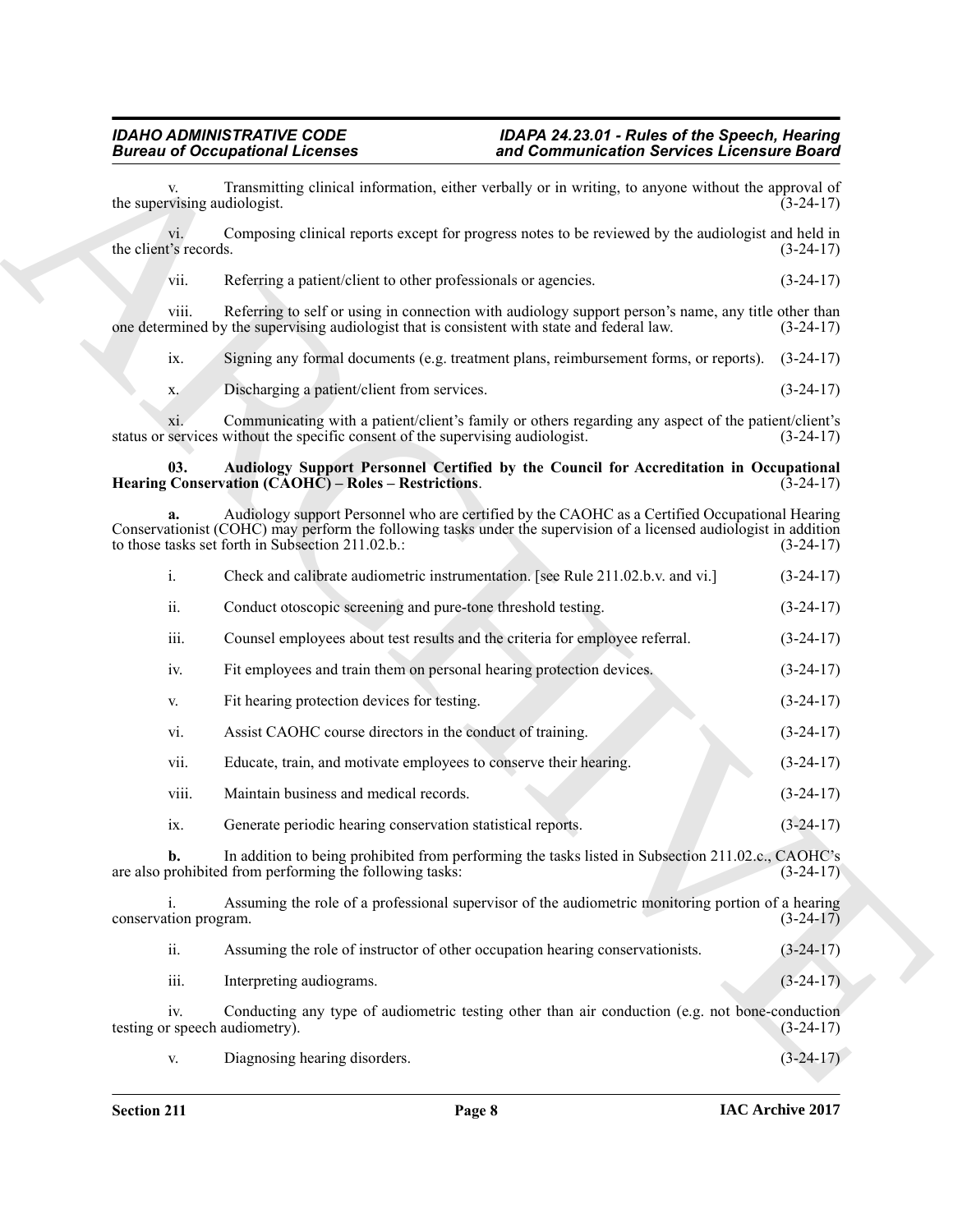vi. Independently evaluating a hearing conservation program's effectiveness. (3-24-17)

vii. Conducting noise surveys and analyzing or assuming responsibility for noise-control solutions. (3-24-17)

# <span id="page-8-6"></span>**04. Audiology Support Personnel – Pre-Service and In-Service Instruction**. (3-24-17)

**a.** The supervising audiologist is responsible for the training of audiology support personnel and for maintaining a written record of completed training activity. (3-24-17)

**b.** Training will be conducted pre-service (before tasks are assigned) and in-service (after tasks are assigned). The quality and content of training is left to the discretion of the supervising audiologist. The following guidelines apply to both pre-service and in-service training.  $(3-24-17)$ guidelines apply to both pre-service and in-service training.

i. Training should be well-defined and specific to assigned tasks. (3-24-17)

ii. Supervising audiologists should ensure that the scope and intensity of training is sufficient to prepare audiology support personnel to successfully perform assigned tasks. (3-24-17)

iii. Training should be competency based and be provided through a variety of formal and informal instructional methods accompanied by written policies and procedures.

iv. Supervising audiologists should provide audiology support personnel with a written description of their roles and functions. Audiologists should provide personnel with ongoing training opportunities to ensure that audiology practices are current and skills are maintained. (3-24-17) audiology practices are current and skills are maintained.

Training should include the identification of and appropriate response to linguistic and cultural may affect the delivery of service. (3-24-17) challenges which may affect the delivery of service.

# <span id="page-8-0"></span>**212. -- 219. (RESERVED)**

#### <span id="page-8-2"></span><span id="page-8-1"></span>**220. QUALIFICATIONS FOR SPEECH-LANGUAGE PATHOLOGIST LICENSURE (RULE 220).**

<span id="page-8-4"></span>All applicants for licensure as a speech-language pathologist must comply with the following education, experience, and examination requirements in addition to completion of an application as set forth in Section 150: (4-2 and examination requirements in addition to completion of an application as set forth in Section 150:

**Sincess of Occupations I.Leonards and Communication Services Licensine Services (and Services Licensine Services Licensine Services Licensine Services (b) 24:15)<br>
(a) Licensine Services and the service subsequenties (b) 01. Graduate Program Requirement**. A master's or doctoral degree from a nationally accredited school of speech-language pathology with a curriculum approved by the Board and includes a supervised academic clinical practicum. (3-27-13)

<span id="page-8-3"></span>**02. Examination**. Pass an examination in speech-language pathology given by PRAXIS or other examination as may be approved by the Board. (4-2-08)

**03.** Supervised Experience. Satisfactorily complete the supervised postgraduate experience approved poard and defined in Subsections 220.03.a. through 220.03.d.  $(3-27-13)$ by the Board and defined in Subsections 220.03.a. through 220.03.d.

**a.** One thousand two hundred sixty (1,260) hours of experience gained under the supervision of a licensed speech-language pathologist in no less than thirty-six (36) weeks of full-time (thirty-five (35) hours per week) experience or the equivalent part-time experience and in no more than forty-eight (48) months. (3-27 week) experience or the equivalent part-time experience and in no more than forty-eight (48) months.

<span id="page-8-5"></span>**b.** One thousand ten (1,010) hours of experience must be in direct client contact. (3-27-13)

**c.** There must be at least six (6) hours of on-site observations of direct client contact each quarter. (3-27-13)

**d.** The nature of the supervision and contact must allow for immediate feedback and can be conducted dio/visual, in person, electronic means, or telephone. (3-27-13) using audio/visual, in person, electronic means, or telephone.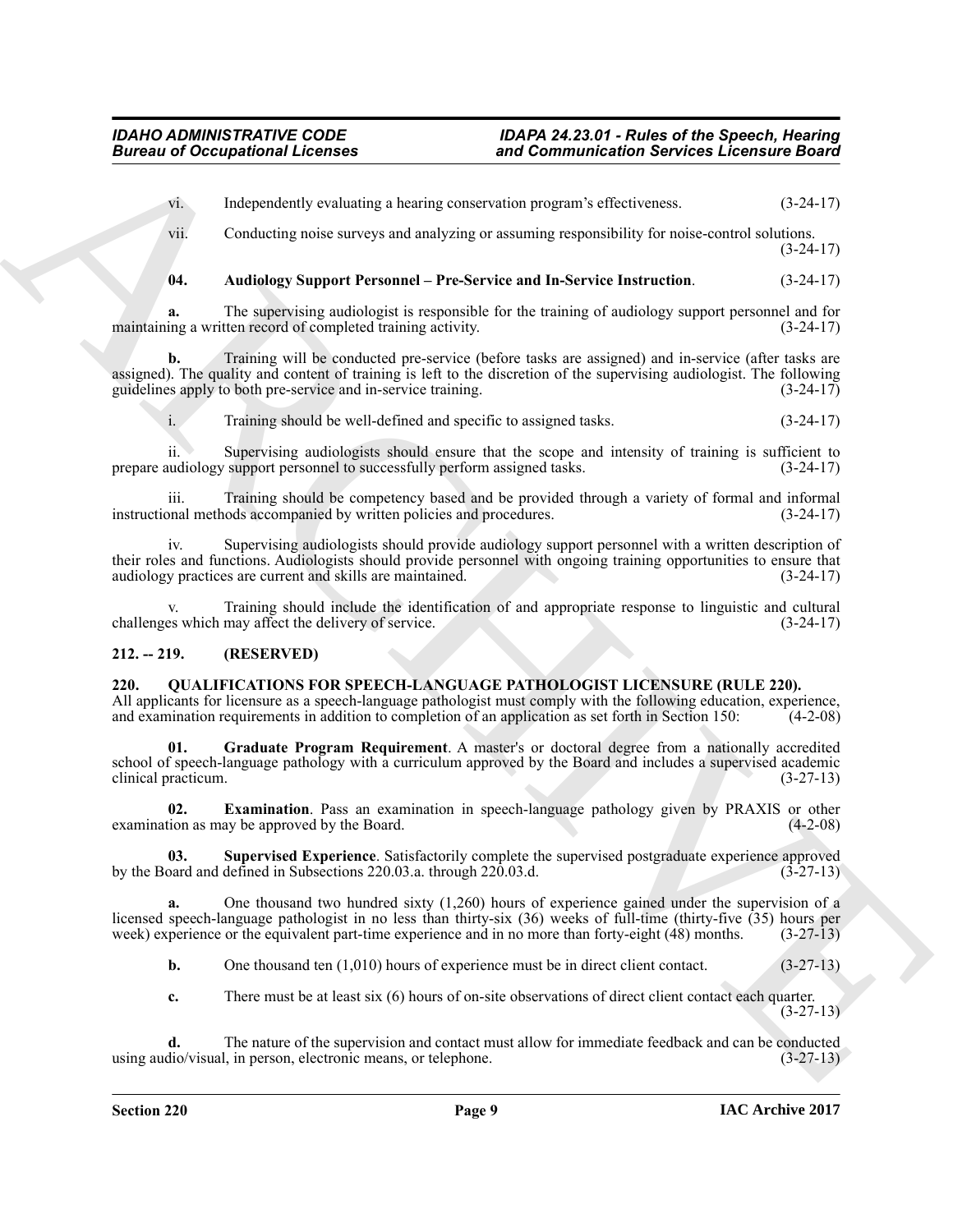#### <span id="page-9-0"></span>**221. -- 229. (RESERVED)**

#### <span id="page-9-13"></span><span id="page-9-1"></span>**230. QUALIFICATIONS FOR SPEECH-LANGUAGE PATHOLOGIST AIDE LICENSURE (RULE 230).**

All applicants for licensure as a speech-language pathologist aide must comply with the following education and examination requirements in addition to completion of an application as set forth in Section 150: (4-2-08) examination requirements in addition to completion of an application as set forth in Section 150:

<span id="page-9-15"></span><span id="page-9-14"></span>**Education Program Requirement**. A baccalaureate degree from a nationally accredited school of speech-language pathology with a curriculum approved by the Board. (4-2-08)

**Eurosis of Occupational Licenses** and Communication Services Licensine Board<br>
21. -229. (REELIVERS) POR SPEECH-LANGUAGE PATHOLOGIST ADE LECENSUR (RULE<br>
220. -229. (REELIVERS) POR SPEECH-LANGUAGE PATHOLOGIST ADE LECENSUR **02. Examination**. Pass an examination in speech-language pathology aide as may approved by the  $(4-2-08)$ Board. (4-2-08)

<span id="page-9-16"></span>**03. Supervision**. A speech-language pathologist aide shall only work under the supervision of a speech-language pathologist. (4-2-08)

#### <span id="page-9-2"></span>**231. -- 239. (RESERVED)**

#### <span id="page-9-17"></span><span id="page-9-3"></span>**240. QUALIFICATIONS FOR SPEECH-LANGUAGE PATHOLOGIST ASSISTANT LICENSURE (RULE 240).**

All applicants for licensure as a speech-language pathologist assistant must comply with the following education and examination requirements in addition to completion of an application as set forth in Section 150: (4-2-08 examination requirements in addition to completion of an application as set forth in Section 150:

<span id="page-9-18"></span>**01. Education Program Requirement**. An associate degree from a nationally accredited school of anguage pathology with a curriculum approved by the Board. (4-2-08) speech-language pathology with a curriculum approved by the Board.

<span id="page-9-19"></span>**02. Examination**. Pass an examination in speech-language pathology assistant as may be approved by the Board. (4-2-08) the Board.  $(4-2-08)$ 

<span id="page-9-20"></span>**03.** Supervision. A speech-language pathologist assistant shall only work under the supervision of a anguage pathologist. (4-2-08) speech-language pathologist.

### <span id="page-9-4"></span>**241. -- 249. (RESERVED)**

### <span id="page-9-11"></span><span id="page-9-5"></span>**250. QUALIFICATIONS FOR HEARING AID DEALER AND FITTER LICENSURE (RULE 250).**

All applicants for licensure as a hearing aid dealer and fitter must comply with the following education, experience, and examination requirements in addition to completion of an application as set forth in Section 150: (4 and examination requirements in addition to completion of an application as set forth in Section 150:

**01. Education Requirement**. A high school diploma or successful passage of the General Educational Development diploma (GED).

<span id="page-9-12"></span><span id="page-9-8"></span>**02. Examination**. Pass an examination approved by the Board. (4-2-08)

# <span id="page-9-6"></span>**251. -- 299. (RESERVED)**

#### <span id="page-9-7"></span>**300. EXAMINATION AND RE-EXAMINATION (RULE 300).**

Each applicant shall be required to successfully pass the examination approved by the Board that is relevant to the license or permit for which application is being made. (3-30-06) license or permit for which application is being made.

<span id="page-9-10"></span>**01. Dates and Locations of Exams**. Examinations shall be held at such times and places as shall be determined by the Board. (3-30-06)

**02. Content of Exam**. Each applicant shall be required to successfully pass the examination approved bard that is relevant to the license or permit for which application is being made. (3-30-06) by the Board that is relevant to the license or permit for which application is being made.

<span id="page-9-9"></span>**a.** Applicants for Speech-Language Pathologist licensure shall successfully pass the national Praxis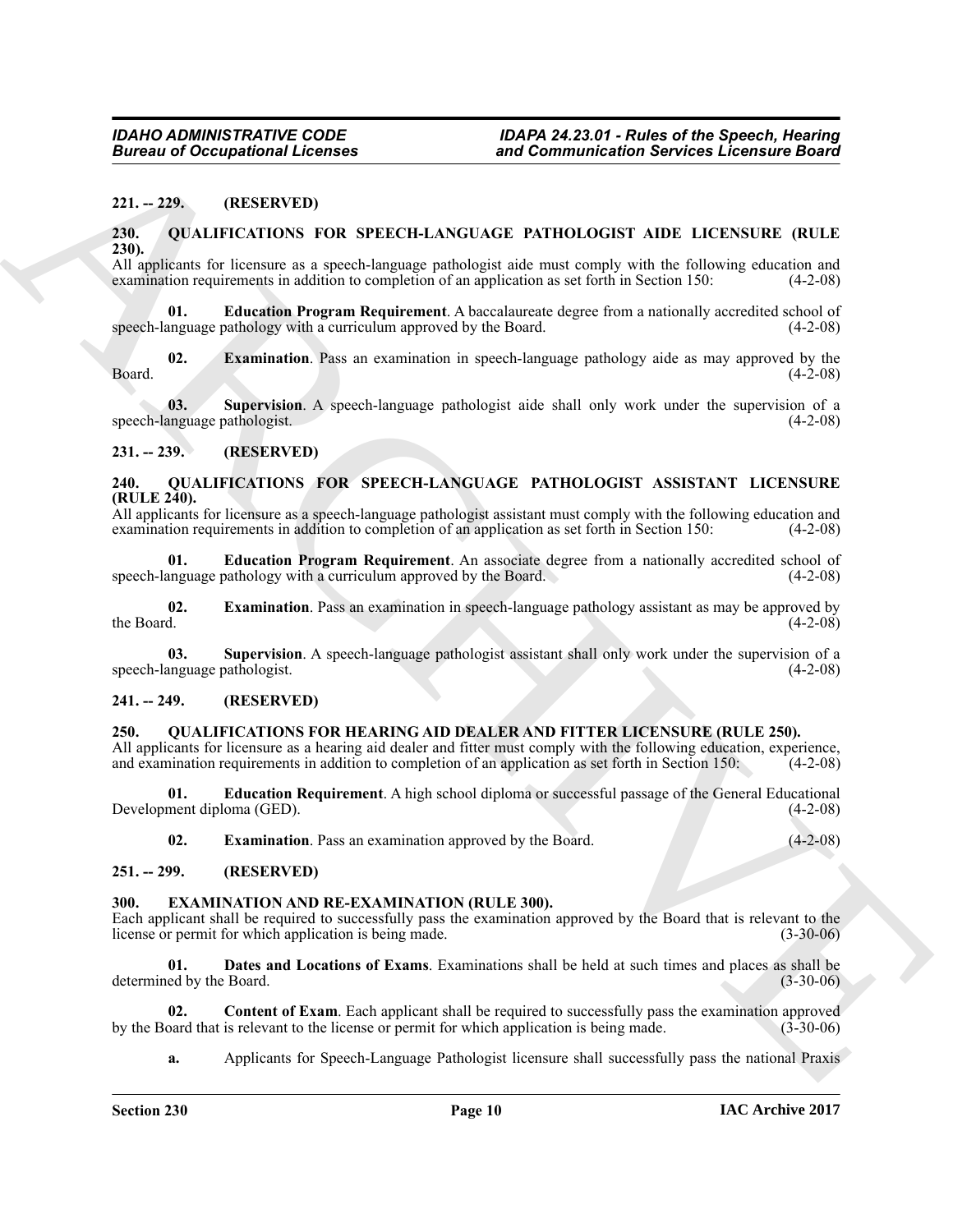speech-language pathologist examination. Applicants for speech-language pathologist aide or speech-pathologist assistant must pass an examination approved by the Board. (3-30-06) assistant must pass an examination approved by the Board.

**b.** Applicants for audiologist licensure shall successfully pass the national Praxis audiologist tion. (3-30-06) examination.  $(3-30-06)$ 

<span id="page-10-14"></span>**c.** Applicants for Hearing Aid Dealer and Fitter licensure shall successfully pass the national meaning Instrument Studies examination. International Hearing Instrument Studies examination.

Branch of Occupation II. Every the Branch of the Branch of the system and the system of the system of the system of the system of the system of the system of the system of the system of the system of the system of the sys **Failure of Exam**. An applicant who fails to obtain a satisfactory score as determined by the examination provider in either the written examination or a section of the practical examination, shall be required to retake only the portion of the examination failed in order to qualify for licensure. If the applicant again fails the examination the applicant shall be required to retake the entire examination until the examination is successfully passed to qualify for licensure. (3-30-06) passed to qualify for licensure.

### <span id="page-10-0"></span>**301. -- 309. (RESERVED)**

### <span id="page-10-9"></span><span id="page-10-1"></span>**310. ENDORSEMENT (RULE 310).**

The Board may grant a license to any person who submits a completed application on a form approved by the Board, together with the required fees, and who meets the following prerequisites: (3-29-12)

<span id="page-10-11"></span>**01. Holds a Current, Active License**. The applicant must hold a current, active license, at the level for which a license is being sought, issued by the authorized regulatory entity in another state, the certification of which must be received directly by the Board from the issuing agency. (3-29-12) must be received directly by the Board from the issuing agency.

<span id="page-10-10"></span>**02. Discipline, Sanctions, or Voluntary Surrender of License**. The applicant must not have been disciplined within the last five (5) years, had a license revoked, suspended, restricted, or otherwise sanctioned by any regulatory entity and has never voluntarily surrendered a license.  $(3-29-12)$ regulatory entity and has never voluntarily surrendered a license.

<span id="page-10-13"></span>**03.** No Felony Conviction. The applicant must not have been convicted of or found guilty of a felony, ed a withheld judgment or suspended sentence for any felony. or received a withheld judgment or suspended sentence for any felony.

<span id="page-10-12"></span>**04. Must Abide by Governing Laws and Rules**. The applicant must certify under oath to abide by the laws and rules governing the practice of Speech, Hearing and Communication Services in Idaho. (3-29-12)

# <span id="page-10-2"></span>**310. -- 349. (RESERVED)**

#### <span id="page-10-15"></span><span id="page-10-3"></span>**350. LICENSE EXPIRATION (RULE 350).**

<span id="page-10-16"></span>**01. Original Licenses**. All original licenses shall expire on the anniversary of the licensee's birth date ar following the vear of issue. in the year following the year of issue.

<span id="page-10-17"></span>**02. Term of License**. All license renewals shall be for a period of twelve (12) months in accordance tion 67-2614, Idaho Code. (3-30-06) with Section 67-2614, Idaho Code.

#### <span id="page-10-4"></span>**351. -- 399. (RESERVED)**

#### <span id="page-10-6"></span><span id="page-10-5"></span>**400. CONTINUING EDUCATION (RULE 400).**

Every person holding an Idaho license pursuant to this act must annually complete ten (10) contact hours of continuing education prior to license renewal. (3-30-06) continuing education prior to license renewal.

<span id="page-10-7"></span>**Contact Hours**. The contact hours of continuing education shall be obtained in areas of study actice for which the license is issued as approved by the Board. (3-30-06) germane to the practice for which the license is issued as approved by the Board.

<span id="page-10-8"></span>**02. Documentation of Attendance**. It shall be necessary for the applicant to provide documentation verifying attendance by securing authorized signatures or other documentation from the course instructors, providers, or sponsoring institution substantiating any hours attended by the applicant. This documentation must be maintained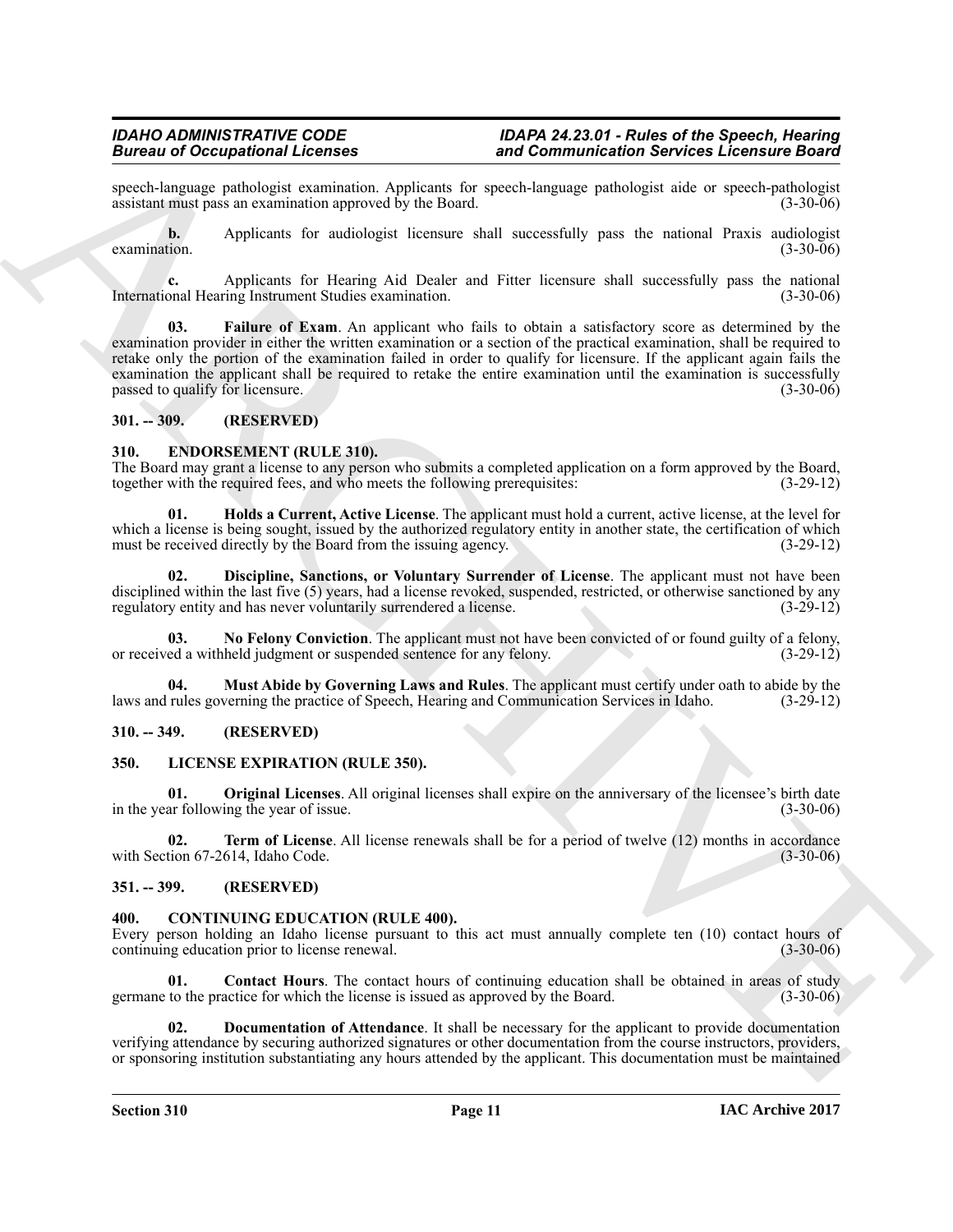<span id="page-11-3"></span>by the applicant and provided to the Board upon request by the Board or its agent. (3-30-06)

Bureau are Conceptions I. Leonards and Communication Services Leonards David Communication Services Leonards David Computer (1988)<br>
ARCHIVES and the state that the first of the state of the late of the state of the state **03. Compliance Audit**. The Board may conduct random continuing education audits of those persons required to obtain continuing education in order to renew a license and require that proof acceptable to the Board of meeting the continuing education requirement be submitted to the Bureau. Failure to provide proof of meeting the continuing education upon request of the Board shall be grounds for disciplinary action in accordance with Section 54-2923. Idaho Code. (3-30-06) 54-2923, Idaho Code.

**04. Initial Compliance**. Licensees shall not be required to meet the continuing education requirement for the first renewal. (3-30-06)

<span id="page-11-6"></span><span id="page-11-5"></span><span id="page-11-4"></span><span id="page-11-2"></span>**05. Equivalence**. One (1) continuing education hour shall equal one (1) clock hour. (3-30-06)

**06. Carryover of Continuing Education (CE) Hours**. Continuing education courses not claimed for CE credit in the current renewal year may be credited for the next renewal year. A maximum of five  $(5)$  hours may be carried forward from the immediately preceding year. carried forward from the immediately preceding year.

**07. Special Exemption**. The Board shall have authority to make exceptions for reasons of individual hardship, including health, when certified by a medical doctor, or other good cause. The licensee must provide any information requested by the Board to assist in substantiating hardship cases. This exemption is granted at the sole discretion of the Board. Requests for special exemption must be received by the Bureau fifteen  $(15)$  business days prior to expiration of the license. (3-29-10) prior to expiration of the license.

# <span id="page-11-0"></span>**401. -- 449. (RESERVED)**

### <span id="page-11-7"></span><span id="page-11-1"></span>**450. PROVISIONAL PERMIT: FITTING AND DEALING HEARING AIDS (RULE 450).**

**01. Issuance of a Provisional Permit**. The Board may issue a provisional permit to allow a person to engage in fitting and dealing hearing aids provided that the holder of a provisional permit may practice only while under the supervision of a person fully licensed as a hearing aid dealer and fitter or audiologist under this chapter.

 $(3-27-13)$ 

#### <span id="page-11-9"></span><span id="page-11-8"></span>**02. Adequate Personal Contact -- Requirements**. (3-30-06)

**a.** The supervisor and provisional permit holder must make personal contact each work day to review any assignments, client contacts, and hearing aid fittings for the first sixty  $(60)$  days of employment. The nature of the supervision and contact must allow for immediate feedback and includes audio/visual, in person, or telephone contacts. (3-27-13)  $\text{constants.}$  (3-27-13)

**b.** After the first sixty (60) days of employment, personal contact, described in Subsection 450.02.a., made no less than once in each calendar week throughout the remaining period of the permit. (3-27-13) must be made no less than once in each calendar week throughout the remaining period of the permit.

**c.** In the event a permit holder fails the licensing examination two (2) consecutive times, and is eligible to maintain a permit, the supervisor and permit holder must reinstate contact in person each work day as set forth in Subsection 450.02.a. (3-29-10) forth in Subsection  $450.02.a$ .

<span id="page-11-10"></span>

| 03. | <b>Supervisor -- Qualifications -- Responsibilities -- Restrictions.</b> | $(3-24-17)$ |
|-----|--------------------------------------------------------------------------|-------------|
|     | Supervisors. A supervisor must:                                          | $(3-24-17)$ |

i Be approved in advance by the Board for each permit holder; and (3-24-17)

ii. Hold either an Idaho hearing aid dealer and fitter license or an Idaho audiologist license that is nd in good standing and is renewed as provided in these rules; and  $(3-24-17)$ current and in good standing and is renewed as provided in these rules; and

Not have been the subject of any disciplinary action by the Board or by any other jurisdiction for rediately prior to being approved as a supervisor.  $(3-24-17)$ two (2) years immediately prior to being approved as a supervisor.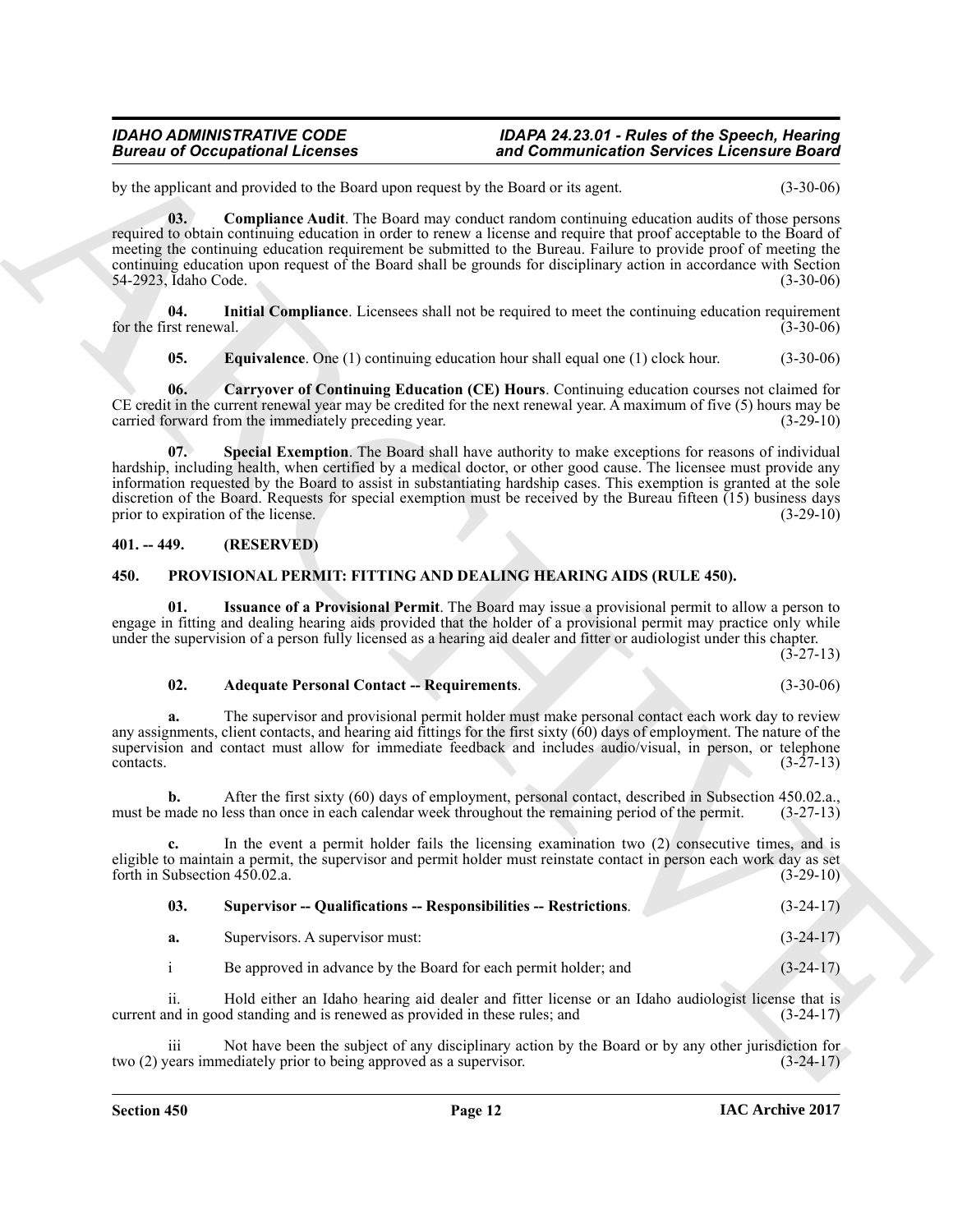**b.** A Supervisor that is a hearing aid dealer and fitter must: (3-24-17)

i. Hold a current board certificate in hearing instrument sciences (BC-HIS) from the National Board for Certification in Hearing Instrument Sciences; or (3-24-17)

ii. Have actively practiced as a hearing aid dealer and fitter for at least three (3) years immediately being approved as a supervisor. (3-24-17) prior to being approved as a supervisor.

**c.** Supervisor that is an audiologist. A supervisor that is an audiologist must have actively practiced audiology for at least one (1) year immediately prior to being approved as a supervisor. (3-24-17)

**d.** The supervisor is responsible for all practice and conduct of each permit holder under supervision. (3-27-13)

**e.** A supervisor may not supervise more than two (2) permit holders at a time. (3-29-10)

**f.** The supervisor must have an established business site within the state of Idaho that the supervisor regularly utilizes as a base of operation. The supervisor and the permit holder shall be required to work within the same facility.

**g.** The supervisor must provide the permit holder with adequate training and client contact necessary to prepare for the required examination. (3-30-06)

**h.** The supervisor of a hearing aid dealer and fitter permit holder must record with the Board a plan of training that encompasses all sections covered in the license examination. The plan must be accepted and approved by the Board or its agent prior to issuance of the permit. The supervisor shall document, by the quarterly report, the permit holder's progress. (3-27-13)

**i.** A supervisor may terminate their supervision of a permit holder by a written notice to the Board bermit holder by certified mail at least ten (10) calendar days prior to the termination. (3-24-17) and the permit holder by certified mail at least ten  $(10)$  calendar days prior to the termination.

#### <span id="page-12-0"></span>**04. Application -- Quarterly Reports**. (3-30-06)

**a.** Application for permit must include completed application, examination fee, permit fee, supervisor t and plan of training and supervision. statement and plan of training and supervision.

**Bureau of Occupational Licenses and Communication Services Licensus Constant Communication**<br>
ARCHIVES INTERFERIENCE INTERFERIENCE CONSTANT CONSTANT CONSTANT CONSTANT CONSTANT CONSTANT CONSTANT CONSTANT CONSTANT CONSTAN **b.** A permit is not valid unless an unrevoked statement accepting supervisory responsibility by a qualified licensee is on file with the Bureau. Upon termination of supervision, a new permit may be applied for in accordance with these rules, provided that the expiration date of the new permit is adjusted to not exceed the date of the third licensure examination following the original application. (3-30-06) the third licensure examination following the original application.

**c.** Twenty-four (24) months is the maximum time allowed for any combination of new or renewed (3-27-13) permits.  $(3-27-13)$ 

**d.** Every permit holder must submit a quarterly report of their activities on forms furnished by the Bureau together with supplemental attachments as may be necessary, attested to and signed by the permit holder and the supervisor of record. All sales or fittings made by the person holding a permit will be indicated on the quarterly report forms supplied by the Bureau. Supplemental attachments to be submitted with this form include: report forms supplied by the Bureau. Supplemental attachments to be submitted with this form include:

i. Log of client and supervisor contacts shall be included in each quarterly report. (3-27-13)

ii. Supervisor's statement of completion of training assignments by permit holder as specified in on 450.03.f. (3-29-10) Subsection 450.03.f.

iii. Copy of test results for all persons tested by the permit holder whether or not a sale occurred.  $(3-30-06)$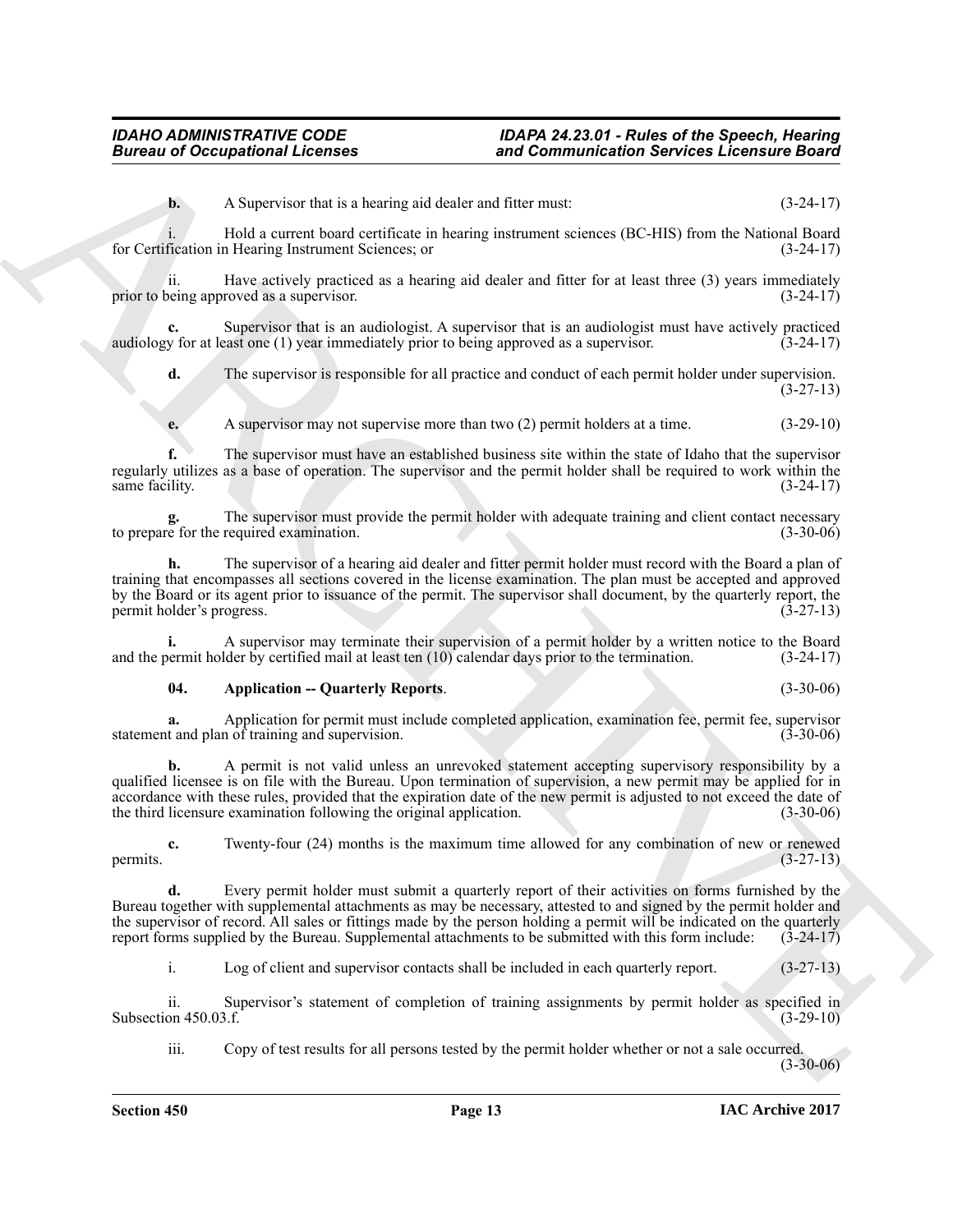iv. Copy of hearing aid order for all fittings including specifications of instruments ordered. Hearing aid dealers and fitters must provide a copy of hearing aid order.

Bureau of Occupational Lebensies<br>
and Communication Services Lebensies Constructions<br>
14 design of the communication Services Lebensies Constructions<br>
14 design of the communication Services Constructions (and the communi **e.** Quarterly reports are due on or before April 10th, July 10th, October 10th and January 10th for the three (3) months preceding the month due. If the permit has not been in effect for the entire quarter, the report is due for that portion of the quarter in which the permit was in effect. If quarterly reports are not received by the specified due date, the permit may be revoked. (3-27-13)

Supervisors who fail to properly or adequately supervise permit holders as set forth in Subsection piect to disciplinary action described in Section 54-2923, Idaho Code.  $(3-24-17)$ 450.03 will be subject to disciplinary action described in Section 54-2923, Idaho Code.

### <span id="page-13-2"></span>**05. Exemptions**. (3-30-06)

**a.** A permit holder who is Board certified by National Board for Certification in Hearing Instrument Sciences (NBC-HIS) shall be exempt from Subsections 450.02.a., 450.03.c., and 450.03.e. from the date of issuance of the permit until the date of the next offered licensing examination. (3-27-13) of the permit until the date of the next offered licensing examination.

**b.** Failure of the licensing examination or failure to take the next offered licensing examination this exemption. (3-30-06) rescinds this exemption.

# <span id="page-13-0"></span>**451. -- 459. (RESERVED)**

### <span id="page-13-3"></span><span id="page-13-1"></span>**460. PROVISIONAL PERMIT: SPEECH-LANGUAGE PATHOLOGY (RULE 460).**

**01. Issuance of a Provisional Permit**. The Board may issue a provisional permit to allow a person to engage in the practice of speech-language pathology while completing the required postgraduate experience provided that the holder of a provisional permit may practice only while under the supervision of a person fully licensed as a speech-language pathologist under this chapter: (3-27-13) speech-language pathologist under this chapter:

<span id="page-13-6"></span><span id="page-13-5"></span>

| 02. | <b>Supervisor -- Responsibilities -- Restrictions.</b> | $(3-27-13)$ |
|-----|--------------------------------------------------------|-------------|
|-----|--------------------------------------------------------|-------------|

**a.** The supervisor is responsible for all practice and conduct of each permit holder under their supervision.  $(3-27-13)$ 

**b.** A supervisor may not supervise more than two (2) permit holders at a time. (3-27-13)

**c.** The supervisor must provide the permit holder with adequate supervision and direct client contact activities which include, but are not limited to, assessment, diagnosis, evaluation, screening, treatment, and client management. (3-27-13) management.

**d.** A supervisor may terminate their supervision of a permit holder by a written notice to the Board and the permit holder by certified mail at least ten (10) calendar days prior to the termination. (3-27-13)

**e.** The supervisor must have an established business site within the state of Idaho that he regularly s a base of operation. All supervised activities shall occur in the state of Idaho.  $(3-27-13)$ utilizes as a base of operation. All supervised activities shall occur in the state of Idaho. (3-27-13)

#### <span id="page-13-4"></span>**03. Application and Quarterly Reports**. (3-27-13)

**a.** Application for permit must include completed application, application and permit fee, official transcripts from the college or university, PRAXIS scores if available, supervisor statement and plan of training and supervision.  $(3-27-13)$ 

**b.** A permit is not valid unless an unrevoked statement accepting supervisory responsibility by a qualified licensee is on file with the Bureau. Upon termination of supervision, a new permit may be applied for in accordance with these rules, provided that the combination of all permits shall not exceed forty-eight  $(48)$  months following the original application. following the original application.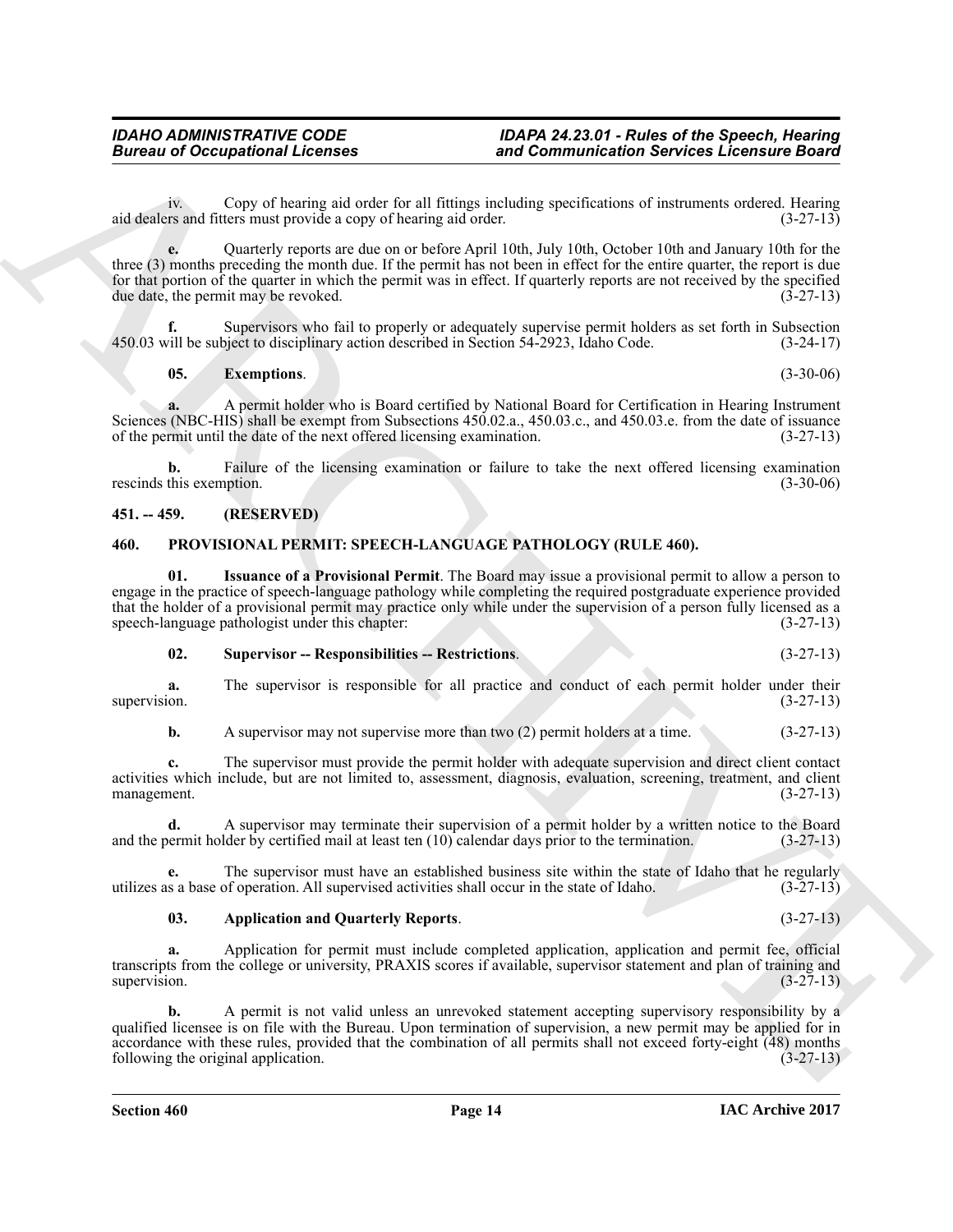Forty-eight (48) months is the maximum time allowed for any combination of new or renewed (3-27-13) permits.  $(3-27-13)$ 

**d.** Every permit holder must submit a quarterly report of their activities on forms furnished by the Bureau together with supplemental attachments as may be necessary, attested to and signed by the permit holder and the supervisor of record. Supplemental attachments to be submitted with this form include:  $(3-27-13)$ the supervisor of record. Supplemental attachments to be submitted with this form include:

i. Log of client and supervisor contacts shall be included in each quarterly report. (3-27-13)

ii. Supervisor's statement of completion of training assignments by permit holder. (3-27-13)

Bureau of Occupational Licensies<br>
Forces and Communication Services Licensies Computer and the services of the services of the services of the services of the services of the services of the services of the services of th **e.** Quarterly reports are due on or before April 10th, July 10th, October 10th and January 10th for the three (3) months preceding the month due. If the permit has not been in effect for the entire quarter, the report is due for that portion of the quarter in which the permit was in effect. If quarterly reports are not received by the specified due date, the permit may be revoked.  $(3-27-13)$ 

### <span id="page-14-0"></span>**461. -- 469. (RESERVED)**

# <span id="page-14-2"></span><span id="page-14-1"></span>**470. PROVISIONAL PERMIT: AUDIOLOGY (RULE 470).**

**01. Issuance of a Provisional Permit**. The Board may issue a provisional permit to allow a person to engage in the practice of audiology while completing either the required postgraduate experience or a comparable experience as part of a doctoral program in audiology provided that the holder of a provisional permit may practice only while under the supervision of a person licensed to practice audiology under this chapter. (3-27-13)

### <span id="page-14-5"></span><span id="page-14-4"></span>**02. Supervisor -- Responsibilities -- Restrictions**. (3-27-13)

**a.** The supervisor is responsible for all practice and conduct of each permit holder under their (3-27-13) supervision.  $(3-27-13)$ 

**b.** A supervisor may not supervise more than two (2) permit holders at a time.  $(3-27-13)$ 

**c.** The supervisor must provide the permit holder with adequate supervision and direct client contact activities which include, but are not limited to, assessment, diagnosis, evaluation, screening, treatment, and client management. (3-27-13) management.

**d.** A supervisor may terminate the supervision of a permit holder by a written notice to the Board and the permit holder by certified mail at least ten (10) calendar days prior to the termination. (3-27-13)

**e.** The supervisor must have an established business site within the state of Idaho which he regularly is a base of operation. All supervised activities shall occur in the state of Idaho.  $(3-27-13)$ utilizes as a base of operation. All supervised activities shall occur in the state of Idaho. (3-27-13)

### <span id="page-14-3"></span>**03. Application -- Quarterly Reports**. (3-27-13)

**a.** Application for permit must include completed application, permit fee, official transcripts from a college or university, documentation of having passed the approved examination, supervisor statement and plan of training and supervision. (3-27-13)

**b.** A permit is not valid unless an unrevoked statement accepting supervisory responsibility by a qualified licensee is on file with the Bureau. Upon termination of supervision, a new permit may be applied for in accordance with these rules, provided that the expiration date of the new permit is adjusted to not exceed the date from original application. (3-27-13) from original application.

**c.** Twenty-four (24) months is the maximum time allowed for any combination of new or renewed (3-27-13) permits.  $(3-27-13)$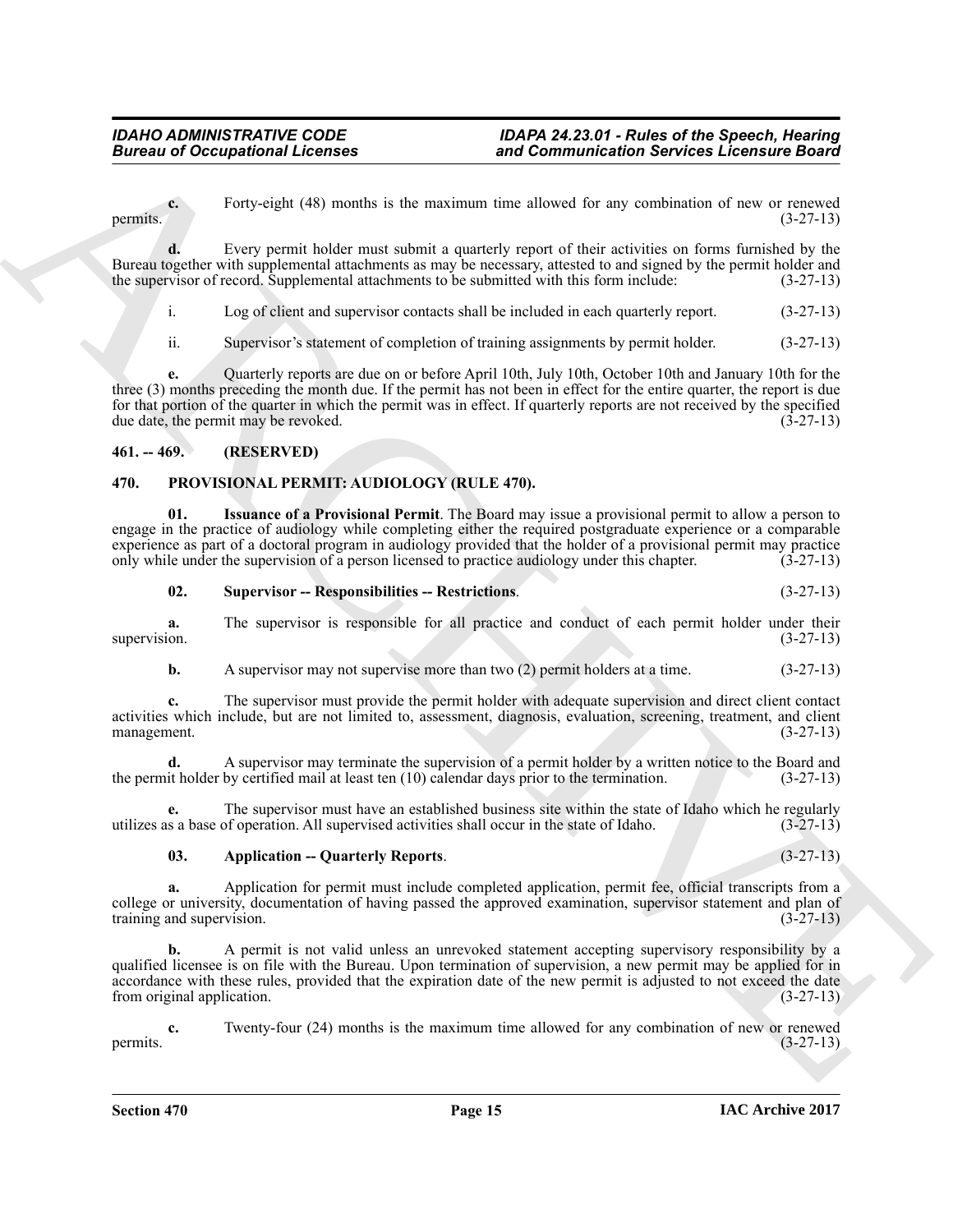# <span id="page-15-0"></span>**471. -- 499. (RESERVED)**

# <span id="page-15-7"></span><span id="page-15-6"></span><span id="page-15-4"></span><span id="page-15-1"></span>**500. TESTING (RULE 500).**

- <span id="page-15-9"></span>**c.** "Real ear" probe microphone measurements. (3-30-06)
- <span id="page-15-8"></span><span id="page-15-5"></span>**04. Records**. A copy of all test data shall be kept on file by the licensee for two (2) years after sale. (3-30-06)

| Every permit holder must submit a quarterly report of their activities on forms furnished by the<br>d.<br>Bureau together with supplemental attachments as may be necessary, attested to and signed by the permit holder and<br>the supervisor of record. All sales or fittings made by the person holding a permit to practice audiology will be<br>indicated on the quarterly report forms supplied by the Bureau. Supplemental attachments to be submitted with this<br>form include:<br>i.<br>Log of client and supervisor contacts shall be included in the quarterly report.<br>ii.<br>Supervisor's statement of completion of training assignments by permit holder as specified in these<br>rules.<br>Quarterly reports are due on or before April 10th, July 10th, October 10th and January 10th for the<br>e.<br>three (3) months preceding the month due. If the permit has not been in effect for the entire quarter, the report is due<br>for that portion of the quarter in which the permit was in effect. If quarterly reports are not received by the specified<br>due date, the permit may be revoked. A new permit may be applied for in accordance with these rules.<br>(RESERVED)<br>$471. - 499.$<br><b>TESTING (RULE 500).</b><br>500.<br><b>Purpose of Rule</b> . The purpose of this rule is to define, "tests utilizing appropriate procedures," as<br>01.<br>used in Section 54-2923(6), Idaho Code. This rule is intended to be consistent with and to compliment FDA Rule<br>801.420 as it refers to hearing aid evaluations.<br>Pre-Fitting Testing. All prospective hearing aid consumers must be given calibrated pure tone air<br>02.<br>and bone tests with masking when applicable. Speech tests must be given by appropriate equipment calibrated to<br>current H.T.L. reference levels.<br>Sound Field Testing. Before the prospective consumer purchases a hearing aid or within six (6)<br>03.<br>weeks afterward, the licensee must conduct the testing necessary to document that the fitted instrument meets<br>industry standards and provides benefit to the consumer. This testing shall be accomplished using appropriate sound<br>field testing so as to ensure repeatability. Verification of benefit may be accomplished using any one (1) of the<br>following tests:<br>Soundfield testing for speech discrimination in both the aided and unaided conditions;<br>a.<br>Soundfield testing using warble tones or narrowband noise to evaluate functional gain; $or(3-30-06)$<br>$\mathbf{b}$ .<br>"Real ear" probe microphone measurements.<br>c.<br><b>Records.</b> A copy of all test data shall be kept on file by the licensee for two (2) years after sale.<br>04.<br><b>Exemptions</b> . The testing requirements contained in Subsections 450.02 and 450.03 of this rule<br>05.<br>shall not apply to those consumers who are not capable of responding to acceptable audiological pure tone tests.<br>Examples of these types of consumers are:<br>A child of tender years;<br>a.<br>The developmentally disabled; and<br>b.<br>The legally incompetent by a court order.<br>c. | <b>Bureau of Occupational Licenses</b> | and Communication Services Licensure Board |             |
|-------------------------------------------------------------------------------------------------------------------------------------------------------------------------------------------------------------------------------------------------------------------------------------------------------------------------------------------------------------------------------------------------------------------------------------------------------------------------------------------------------------------------------------------------------------------------------------------------------------------------------------------------------------------------------------------------------------------------------------------------------------------------------------------------------------------------------------------------------------------------------------------------------------------------------------------------------------------------------------------------------------------------------------------------------------------------------------------------------------------------------------------------------------------------------------------------------------------------------------------------------------------------------------------------------------------------------------------------------------------------------------------------------------------------------------------------------------------------------------------------------------------------------------------------------------------------------------------------------------------------------------------------------------------------------------------------------------------------------------------------------------------------------------------------------------------------------------------------------------------------------------------------------------------------------------------------------------------------------------------------------------------------------------------------------------------------------------------------------------------------------------------------------------------------------------------------------------------------------------------------------------------------------------------------------------------------------------------------------------------------------------------------------------------------------------------------------------------------------------------------------------------------------------------------------------------------------------------------------------------------------------------------------------------------------------------------------------------------------------------------------------------------------------------------------------------------------------------------------------------------------------------------------------------------------------------------------------------------------------------------------------------------------------------------------------------------------------------------------------------------------------------|----------------------------------------|--------------------------------------------|-------------|
|                                                                                                                                                                                                                                                                                                                                                                                                                                                                                                                                                                                                                                                                                                                                                                                                                                                                                                                                                                                                                                                                                                                                                                                                                                                                                                                                                                                                                                                                                                                                                                                                                                                                                                                                                                                                                                                                                                                                                                                                                                                                                                                                                                                                                                                                                                                                                                                                                                                                                                                                                                                                                                                                                                                                                                                                                                                                                                                                                                                                                                                                                                                                           |                                        |                                            | $(3-27-13)$ |
|                                                                                                                                                                                                                                                                                                                                                                                                                                                                                                                                                                                                                                                                                                                                                                                                                                                                                                                                                                                                                                                                                                                                                                                                                                                                                                                                                                                                                                                                                                                                                                                                                                                                                                                                                                                                                                                                                                                                                                                                                                                                                                                                                                                                                                                                                                                                                                                                                                                                                                                                                                                                                                                                                                                                                                                                                                                                                                                                                                                                                                                                                                                                           |                                        |                                            | $(3-27-13)$ |
|                                                                                                                                                                                                                                                                                                                                                                                                                                                                                                                                                                                                                                                                                                                                                                                                                                                                                                                                                                                                                                                                                                                                                                                                                                                                                                                                                                                                                                                                                                                                                                                                                                                                                                                                                                                                                                                                                                                                                                                                                                                                                                                                                                                                                                                                                                                                                                                                                                                                                                                                                                                                                                                                                                                                                                                                                                                                                                                                                                                                                                                                                                                                           |                                        |                                            | $(3-27-13)$ |
|                                                                                                                                                                                                                                                                                                                                                                                                                                                                                                                                                                                                                                                                                                                                                                                                                                                                                                                                                                                                                                                                                                                                                                                                                                                                                                                                                                                                                                                                                                                                                                                                                                                                                                                                                                                                                                                                                                                                                                                                                                                                                                                                                                                                                                                                                                                                                                                                                                                                                                                                                                                                                                                                                                                                                                                                                                                                                                                                                                                                                                                                                                                                           |                                        |                                            | $(3-27-13)$ |
|                                                                                                                                                                                                                                                                                                                                                                                                                                                                                                                                                                                                                                                                                                                                                                                                                                                                                                                                                                                                                                                                                                                                                                                                                                                                                                                                                                                                                                                                                                                                                                                                                                                                                                                                                                                                                                                                                                                                                                                                                                                                                                                                                                                                                                                                                                                                                                                                                                                                                                                                                                                                                                                                                                                                                                                                                                                                                                                                                                                                                                                                                                                                           |                                        |                                            |             |
|                                                                                                                                                                                                                                                                                                                                                                                                                                                                                                                                                                                                                                                                                                                                                                                                                                                                                                                                                                                                                                                                                                                                                                                                                                                                                                                                                                                                                                                                                                                                                                                                                                                                                                                                                                                                                                                                                                                                                                                                                                                                                                                                                                                                                                                                                                                                                                                                                                                                                                                                                                                                                                                                                                                                                                                                                                                                                                                                                                                                                                                                                                                                           |                                        |                                            |             |
|                                                                                                                                                                                                                                                                                                                                                                                                                                                                                                                                                                                                                                                                                                                                                                                                                                                                                                                                                                                                                                                                                                                                                                                                                                                                                                                                                                                                                                                                                                                                                                                                                                                                                                                                                                                                                                                                                                                                                                                                                                                                                                                                                                                                                                                                                                                                                                                                                                                                                                                                                                                                                                                                                                                                                                                                                                                                                                                                                                                                                                                                                                                                           |                                        |                                            | $(3-30-06)$ |
|                                                                                                                                                                                                                                                                                                                                                                                                                                                                                                                                                                                                                                                                                                                                                                                                                                                                                                                                                                                                                                                                                                                                                                                                                                                                                                                                                                                                                                                                                                                                                                                                                                                                                                                                                                                                                                                                                                                                                                                                                                                                                                                                                                                                                                                                                                                                                                                                                                                                                                                                                                                                                                                                                                                                                                                                                                                                                                                                                                                                                                                                                                                                           |                                        |                                            | $(3-30-06)$ |
|                                                                                                                                                                                                                                                                                                                                                                                                                                                                                                                                                                                                                                                                                                                                                                                                                                                                                                                                                                                                                                                                                                                                                                                                                                                                                                                                                                                                                                                                                                                                                                                                                                                                                                                                                                                                                                                                                                                                                                                                                                                                                                                                                                                                                                                                                                                                                                                                                                                                                                                                                                                                                                                                                                                                                                                                                                                                                                                                                                                                                                                                                                                                           |                                        |                                            | $(3-30-06)$ |
|                                                                                                                                                                                                                                                                                                                                                                                                                                                                                                                                                                                                                                                                                                                                                                                                                                                                                                                                                                                                                                                                                                                                                                                                                                                                                                                                                                                                                                                                                                                                                                                                                                                                                                                                                                                                                                                                                                                                                                                                                                                                                                                                                                                                                                                                                                                                                                                                                                                                                                                                                                                                                                                                                                                                                                                                                                                                                                                                                                                                                                                                                                                                           |                                        |                                            | $(3-30-06)$ |
|                                                                                                                                                                                                                                                                                                                                                                                                                                                                                                                                                                                                                                                                                                                                                                                                                                                                                                                                                                                                                                                                                                                                                                                                                                                                                                                                                                                                                                                                                                                                                                                                                                                                                                                                                                                                                                                                                                                                                                                                                                                                                                                                                                                                                                                                                                                                                                                                                                                                                                                                                                                                                                                                                                                                                                                                                                                                                                                                                                                                                                                                                                                                           |                                        |                                            |             |
|                                                                                                                                                                                                                                                                                                                                                                                                                                                                                                                                                                                                                                                                                                                                                                                                                                                                                                                                                                                                                                                                                                                                                                                                                                                                                                                                                                                                                                                                                                                                                                                                                                                                                                                                                                                                                                                                                                                                                                                                                                                                                                                                                                                                                                                                                                                                                                                                                                                                                                                                                                                                                                                                                                                                                                                                                                                                                                                                                                                                                                                                                                                                           |                                        |                                            | $(3-30-06)$ |
|                                                                                                                                                                                                                                                                                                                                                                                                                                                                                                                                                                                                                                                                                                                                                                                                                                                                                                                                                                                                                                                                                                                                                                                                                                                                                                                                                                                                                                                                                                                                                                                                                                                                                                                                                                                                                                                                                                                                                                                                                                                                                                                                                                                                                                                                                                                                                                                                                                                                                                                                                                                                                                                                                                                                                                                                                                                                                                                                                                                                                                                                                                                                           |                                        |                                            | $(3-30-06)$ |
|                                                                                                                                                                                                                                                                                                                                                                                                                                                                                                                                                                                                                                                                                                                                                                                                                                                                                                                                                                                                                                                                                                                                                                                                                                                                                                                                                                                                                                                                                                                                                                                                                                                                                                                                                                                                                                                                                                                                                                                                                                                                                                                                                                                                                                                                                                                                                                                                                                                                                                                                                                                                                                                                                                                                                                                                                                                                                                                                                                                                                                                                                                                                           |                                        |                                            | $(3-30-06)$ |
|                                                                                                                                                                                                                                                                                                                                                                                                                                                                                                                                                                                                                                                                                                                                                                                                                                                                                                                                                                                                                                                                                                                                                                                                                                                                                                                                                                                                                                                                                                                                                                                                                                                                                                                                                                                                                                                                                                                                                                                                                                                                                                                                                                                                                                                                                                                                                                                                                                                                                                                                                                                                                                                                                                                                                                                                                                                                                                                                                                                                                                                                                                                                           |                                        |                                            | $(3-30-06)$ |
|                                                                                                                                                                                                                                                                                                                                                                                                                                                                                                                                                                                                                                                                                                                                                                                                                                                                                                                                                                                                                                                                                                                                                                                                                                                                                                                                                                                                                                                                                                                                                                                                                                                                                                                                                                                                                                                                                                                                                                                                                                                                                                                                                                                                                                                                                                                                                                                                                                                                                                                                                                                                                                                                                                                                                                                                                                                                                                                                                                                                                                                                                                                                           |                                        |                                            | $(3-30-06)$ |
|                                                                                                                                                                                                                                                                                                                                                                                                                                                                                                                                                                                                                                                                                                                                                                                                                                                                                                                                                                                                                                                                                                                                                                                                                                                                                                                                                                                                                                                                                                                                                                                                                                                                                                                                                                                                                                                                                                                                                                                                                                                                                                                                                                                                                                                                                                                                                                                                                                                                                                                                                                                                                                                                                                                                                                                                                                                                                                                                                                                                                                                                                                                                           |                                        |                                            | $(3-30-06)$ |
| $551. - 599.$<br>(RESERVED)                                                                                                                                                                                                                                                                                                                                                                                                                                                                                                                                                                                                                                                                                                                                                                                                                                                                                                                                                                                                                                                                                                                                                                                                                                                                                                                                                                                                                                                                                                                                                                                                                                                                                                                                                                                                                                                                                                                                                                                                                                                                                                                                                                                                                                                                                                                                                                                                                                                                                                                                                                                                                                                                                                                                                                                                                                                                                                                                                                                                                                                                                                               |                                        |                                            |             |

# <span id="page-15-2"></span>**551. -- 599. (RESERVED)**

# <span id="page-15-10"></span><span id="page-15-3"></span>**600. WRITTEN CONTRACTS (RULE 600).**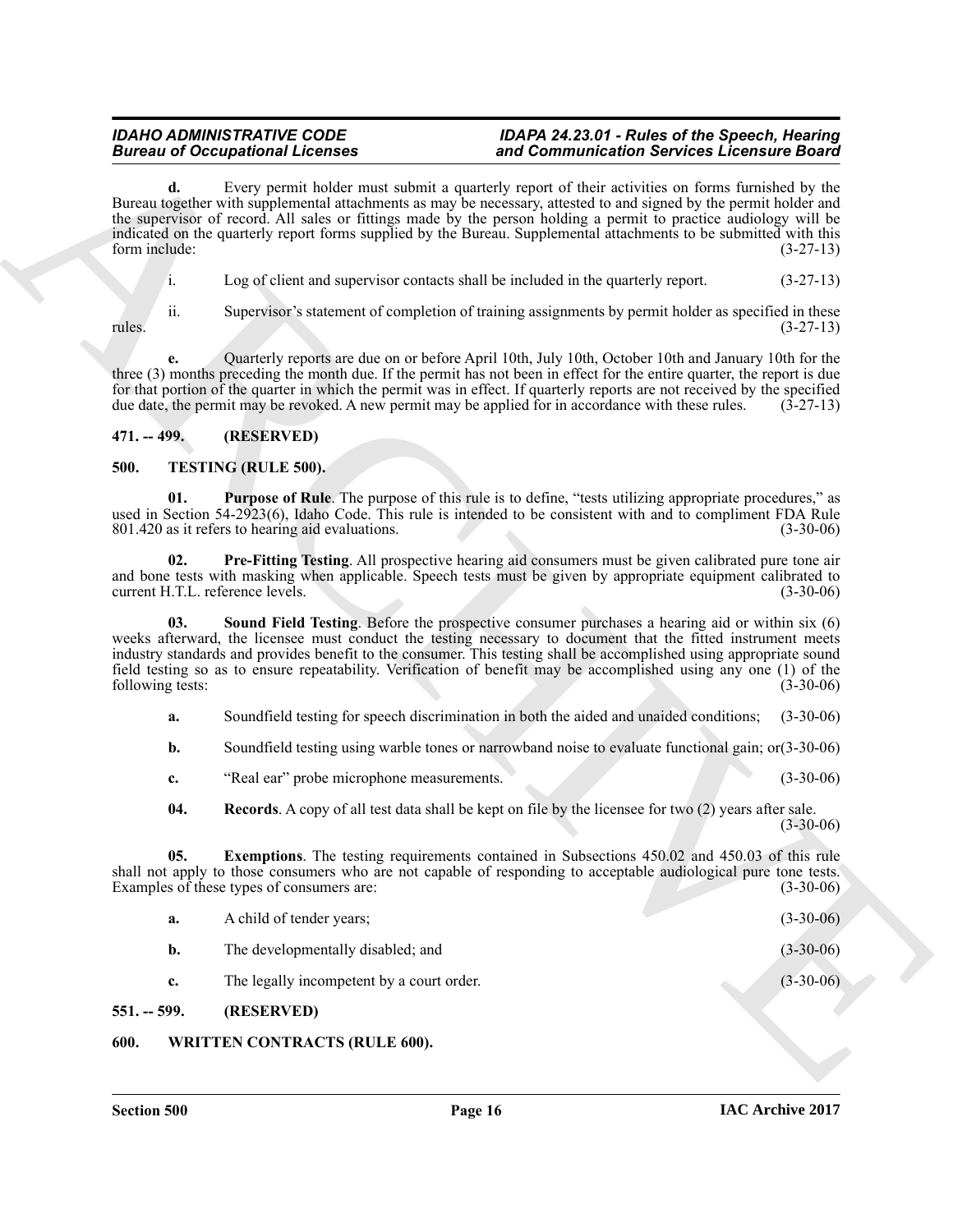<span id="page-16-2"></span>

|                                       | <b>Bureau of Occupational Licenses</b>                                                     | and Communication Services Licensure Board                                                                                                                                                                                                                                                                                                                                                                                                                                                                                                                                                                                                                                                                                                                                                                                                                                                                                                                                                    |             |
|---------------------------------------|--------------------------------------------------------------------------------------------|-----------------------------------------------------------------------------------------------------------------------------------------------------------------------------------------------------------------------------------------------------------------------------------------------------------------------------------------------------------------------------------------------------------------------------------------------------------------------------------------------------------------------------------------------------------------------------------------------------------------------------------------------------------------------------------------------------------------------------------------------------------------------------------------------------------------------------------------------------------------------------------------------------------------------------------------------------------------------------------------------|-------------|
| 01.<br>contain each of the following: |                                                                                            | <b>Contract Form.</b> Any person who practices the fitting and sale of hearing aids shall enter into a<br>written contract with the person to be supplied with the hearing aid. The written contract shall be given to the<br>consumer at the time of the sale, and shall be signed by the licensee and the consumer. The written contract shall                                                                                                                                                                                                                                                                                                                                                                                                                                                                                                                                                                                                                                              | $(3-30-06)$ |
| a.                                    | Licensee's signature and license number,                                                   |                                                                                                                                                                                                                                                                                                                                                                                                                                                                                                                                                                                                                                                                                                                                                                                                                                                                                                                                                                                               | $(3-30-06)$ |
| b.                                    | Business address,                                                                          |                                                                                                                                                                                                                                                                                                                                                                                                                                                                                                                                                                                                                                                                                                                                                                                                                                                                                                                                                                                               | $(3-30-06)$ |
| c.                                    |                                                                                            | The specifications as to the make, model, and manufacture date of the hearing aid,                                                                                                                                                                                                                                                                                                                                                                                                                                                                                                                                                                                                                                                                                                                                                                                                                                                                                                            | $(3-30-06)$ |
| d.                                    | Clearly state the full terms of the sale                                                   |                                                                                                                                                                                                                                                                                                                                                                                                                                                                                                                                                                                                                                                                                                                                                                                                                                                                                                                                                                                               | $(3-30-06)$ |
| e.                                    | Provide the serial number of the hearing aid upon delivery.                                |                                                                                                                                                                                                                                                                                                                                                                                                                                                                                                                                                                                                                                                                                                                                                                                                                                                                                                                                                                                               | $(3-30-06)$ |
| f.                                    |                                                                                            | Be clearly marked as "used" or "reconditioned," whichever is applicable, if the aid is not new.                                                                                                                                                                                                                                                                                                                                                                                                                                                                                                                                                                                                                                                                                                                                                                                                                                                                                               | $(3-30-06)$ |
| 02.<br>hearing aids.                  |                                                                                            | Cancellation and Refund. The written contract shall grant the consumer a nonwaivable thirty (30)<br>day right to cancel the purchase and obtain a refund. The thirty (30) day right to cancel shall commence from either<br>the date the contract is signed or the hearing aid is originally delivered to the consumer, whichever is later. The thirty<br>(30) day period shall be tolled for any period in which the licensee has taken possession or control of the hearing aid<br>after its original delivery. The written contract shall specify the exact portion of the purchase price, not to exceed<br>twenty-five (25%) percent of the total purchase price of the hearing instrument and fitting expenses, that is<br>nonrefundable. The written contract shall also contain, in print size no smaller than ten (10) point type, the address of<br>the bureau of occupational licenses and the procedure for filing complaints against anyone licensed to dispense                  | $(3-30-06)$ |
| 03.                                   | by the contract as nonrefundable in the event that the consumer had canceled the purchase. | <b>Dealer Cancellation</b> . The written contract shall also contain, in print size no smaller than ten (10)<br>point type, a nonwaivable statement that the contract is null and void and unenforceable if the hearing aid being<br>purchased is not delivered to the consumer within thirty (30) days of the date the written contract is signed. The<br>statement shall also provide that in the event the hearing aid is not delivered to the consumer within thirty (30) days<br>of the date the written contract is signed, the licensee shall promptly refund any and all moneys paid for the purchase<br>of the hearing aid. In the event that any licensee cancels, nullifies, or otherwise, of their own volition, refuses to honor<br>any written contract, for any reason other than consumer cancellation as set forth in Subsection 500.02, that licensee<br>shall promptly refund any and all moneys paid for the purchase of the hearing aid, including any monies designated | $(3-30-06)$ |
| $601. - 999.$                         | (RESERVED)                                                                                 |                                                                                                                                                                                                                                                                                                                                                                                                                                                                                                                                                                                                                                                                                                                                                                                                                                                                                                                                                                                               |             |
|                                       |                                                                                            |                                                                                                                                                                                                                                                                                                                                                                                                                                                                                                                                                                                                                                                                                                                                                                                                                                                                                                                                                                                               |             |
|                                       |                                                                                            |                                                                                                                                                                                                                                                                                                                                                                                                                                                                                                                                                                                                                                                                                                                                                                                                                                                                                                                                                                                               |             |
|                                       |                                                                                            |                                                                                                                                                                                                                                                                                                                                                                                                                                                                                                                                                                                                                                                                                                                                                                                                                                                                                                                                                                                               |             |
|                                       |                                                                                            |                                                                                                                                                                                                                                                                                                                                                                                                                                                                                                                                                                                                                                                                                                                                                                                                                                                                                                                                                                                               |             |
|                                       |                                                                                            |                                                                                                                                                                                                                                                                                                                                                                                                                                                                                                                                                                                                                                                                                                                                                                                                                                                                                                                                                                                               |             |

# <span id="page-16-3"></span><span id="page-16-1"></span><span id="page-16-0"></span>**601. -- 999. (RESERVED)**